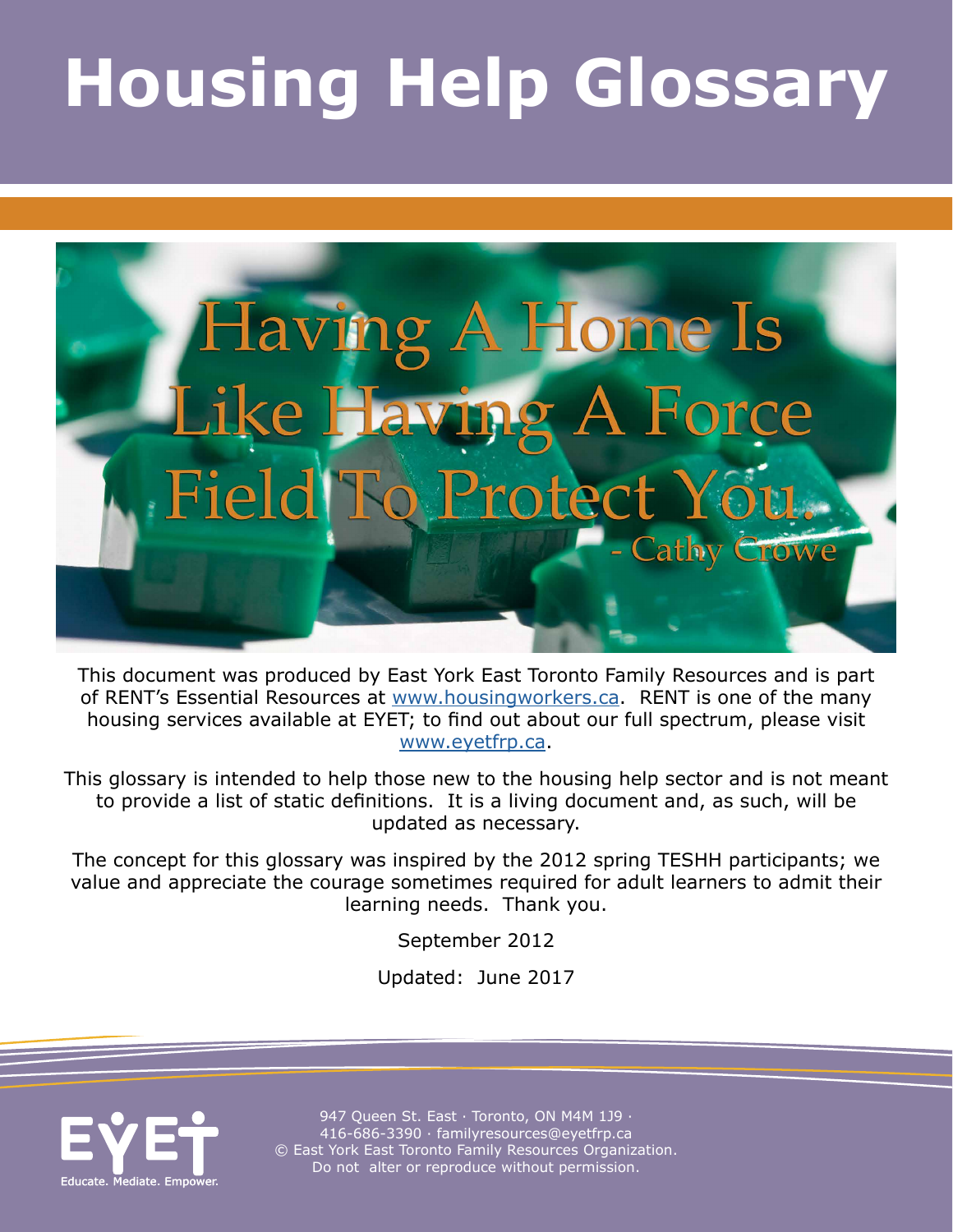### **Table of Conents**

| Advocacy Centre for Tenants of    |  |
|-----------------------------------|--|
|                                   |  |
| Agency for Co-operative Housing5  |  |
|                                   |  |
|                                   |  |
| Assistive Devices Program (ADP) 6 |  |
|                                   |  |

| Centre for Addictions and Mental                       |
|--------------------------------------------------------|
| <b>Centralized Access to Residential</b>               |
| Community Care Access Centre (CCAC)7                   |
| Canadian Council for Refugees (CCR) 7                  |
|                                                        |
|                                                        |
| Centre for Equality Rights in<br>Accommodation (CERA)8 |
| Co-operative Housing Federation of                     |
| <b>Community Legal Education Ontario</b>               |
| <b>Canadian Mental Health Association</b>              |
|                                                        |

| Canada Mortgage and Housing Corporation                                         |
|---------------------------------------------------------------------------------|
| City of Toronto, Shelter Support and Housing,<br>Committees (Housing Related) 9 |
|                                                                                 |
| Consumer, (/) Survivor, or<br>Psychiatric Survivor  10                          |
| Co-operative Housing 10                                                         |
| Cost Analysis of Homelessness 10                                                |
| Canada Pension Plan (CPP)  11                                                   |
| Canadian Pension Plan Disability                                                |
| Cultural Competency 12                                                          |

| Duty Counsel or Tenant Duty Counsel 13 |  |
|----------------------------------------|--|

| Employment Insurance (EI)  13 |  |
|-------------------------------|--|
|                               |  |
| Eviction Prevention  14       |  |
| East York East Toronto Family |  |

| Federation of Metro Tenants' |  |
|------------------------------|--|
| Associations (FMTA) 14       |  |



© East York East Toronto Family Resources Organization. Do not alter or reproduce<br>without permission. 947 Queen St. East · Toronto, ON M4M 1J9 · 416-686-3390 ·<br>RENT and Landlordconnect are housing help sector programs of

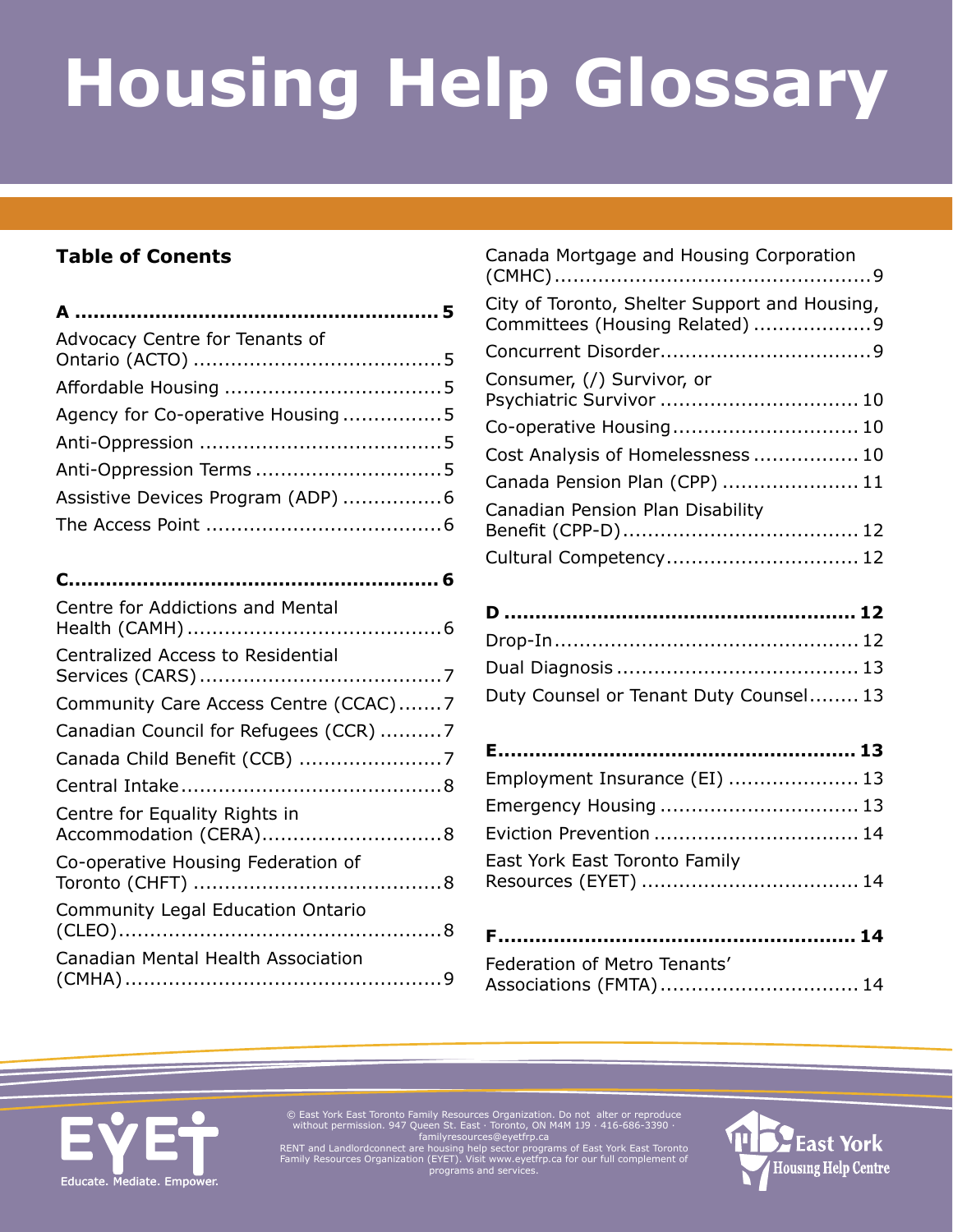| Guaranteed Income Supplement (GIS) 15 |  |
|---------------------------------------|--|

| Housing Help Follow-Up 15               |  |
|-----------------------------------------|--|
|                                         |  |
| Housing Allowance Program (HAP) 15      |  |
|                                         |  |
|                                         |  |
| Hostels and Shelters  17                |  |
| Housing Opportunities Toronto (HOT)  17 |  |
|                                         |  |
| Housing Connections  18                 |  |
|                                         |  |
|                                         |  |
| Housing Help Centre  19                 |  |
|                                         |  |
| Housing Services Act (HSA)  20          |  |
|                                         |  |

| Illegal Migrant/Immigrant/Alien 21        |  |
|-------------------------------------------|--|
|                                           |  |
|                                           |  |
| Income Security Advocacy Centre (ISAC) 22 |  |
|                                           |  |

| Landlord Self Help Centre (LSHC)  23 |  |
|--------------------------------------|--|
| Landlord Tenant Board (LTB) 23       |  |
|                                      |  |

| Municipal Licensing and Standards |  |
|-----------------------------------|--|

### **O [.........................................................](#page-24-0) 25**

| Old Age Security Program (OAS)  25  |  |
|-------------------------------------|--|
| Ontario Child Benefit (OCB)  25     |  |
| <b>Ontario Disability Support</b>   |  |
| Ontario Human Rights Code (OHC)  26 |  |
| <b>Ontario Human Rights</b>         |  |
| Ontario Works (OW)  26              |  |
|                                     |  |

| People-First Language  27        |  |
|----------------------------------|--|
| Person with Lived Experience  28 |  |
|                                  |  |



© East York East Toronto Family Resources Organization. Do not alter or reproduce<br>without permission. 947 Queen St. East · Toronto, ON M4M 1J9 · 416-686-3390 ·<br>RENT and Landlordconnect are housing help sector programs of

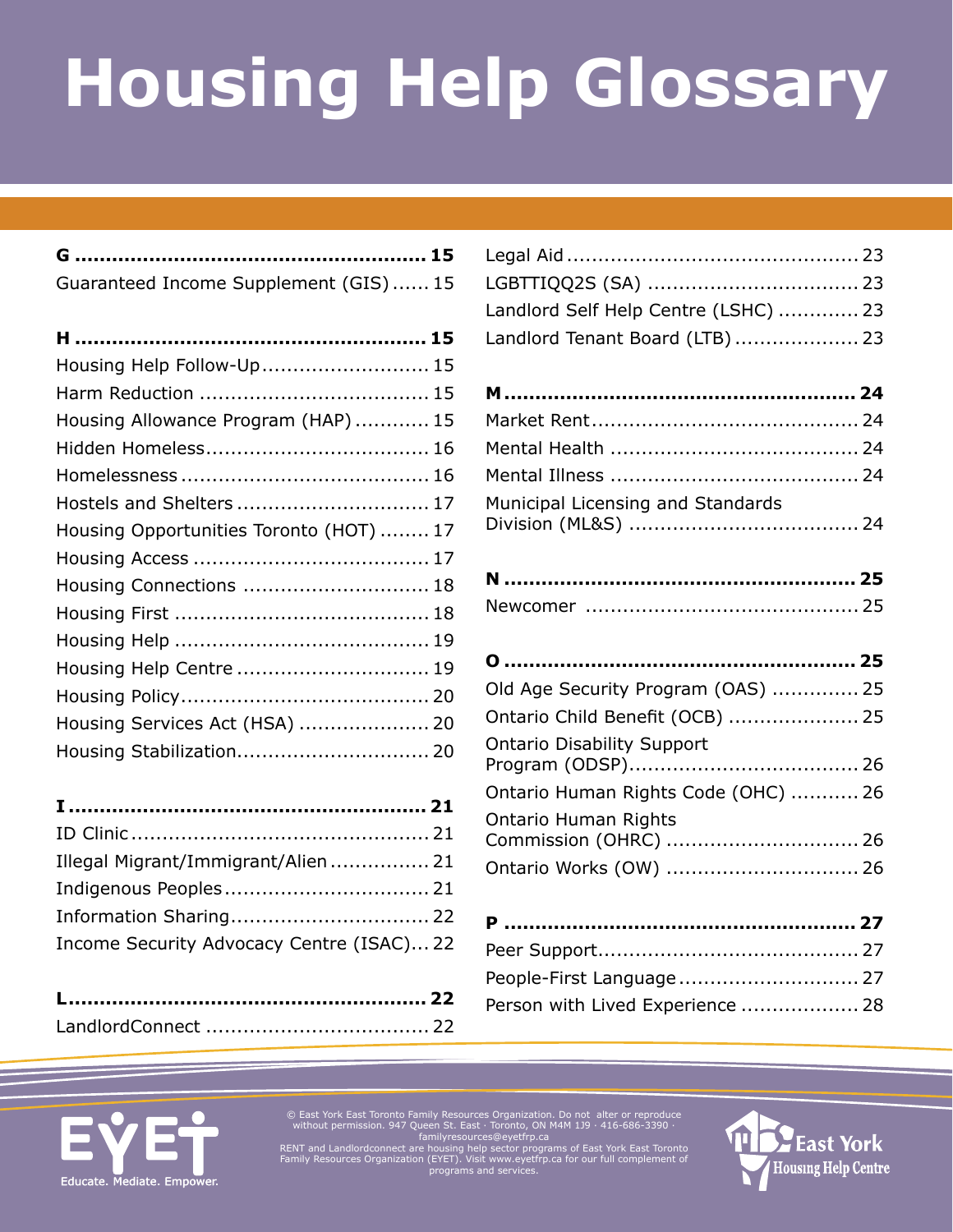| Person without Status/Non-Status |  |
|----------------------------------|--|
|                                  |  |
|                                  |  |

| Resources Exist for Networking and     |  |
|----------------------------------------|--|
|                                        |  |
| Rent-Geared-to-Income Housing (RGI) 31 |  |
|                                        |  |
| Residential Tenancies Act (RTA)  31    |  |

| Service Provider (Front-line Employee) 33                      |  |
|----------------------------------------------------------------|--|
| Service User (Client) 33                                       |  |
|                                                                |  |
| Supportive Housing and Diversity                               |  |
| Streets to Homes Assessment and<br>Referral Centre (SHARC)  34 |  |
|                                                                |  |

| <b>Special Priority Household</b>     |  |
|---------------------------------------|--|
|                                       |  |
|                                       |  |
|                                       |  |
| Subsidized Housing/Social Housing  35 |  |
| Supportive Housing  36                |  |

| <b>Toronto Community Housing Corporation</b> |  |
|----------------------------------------------|--|
| Tenant Defense Fund (TDF) 36                 |  |
| Toronto Drop-In Network (TDIN)  37           |  |
| Toronto Hostels Training Centre (THTC)  37   |  |
|                                              |  |
|                                              |  |
|                                              |  |
|                                              |  |



© East York East Toronto Family Resources Organization. Do not alter or reproduce<br>without permission. 947 Queen St. East · Toronto, ON M4M 1J9 · 416-686-3390 ·<br>RENT and Landlordconnect are housing help sector programs of

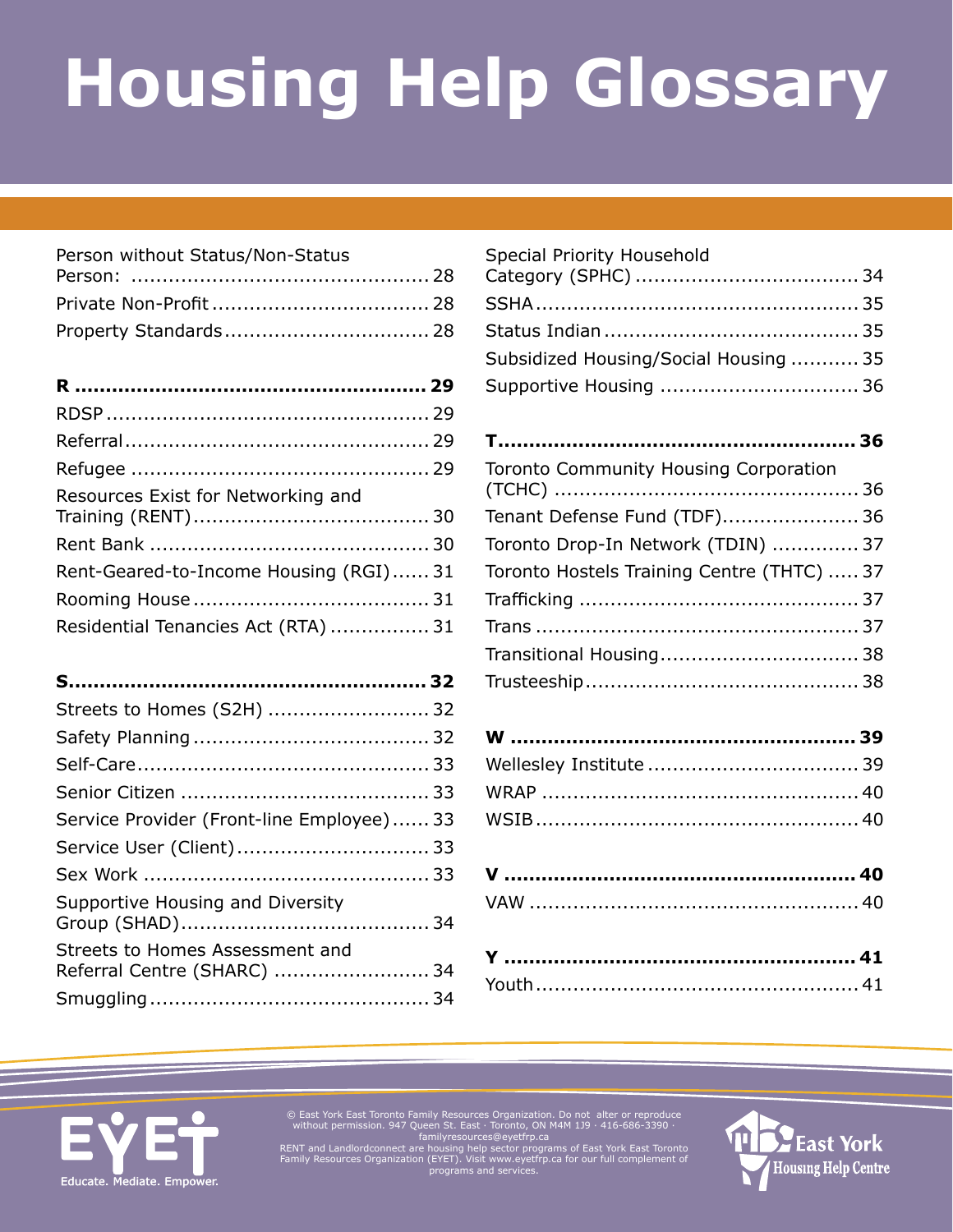### <span id="page-4-0"></span>**A**

# **Advocacy Centre for Tenants of Ontario (ACTO)**

#### [www.acto.ca](http://www.acto.ca)

The Advocacy Centre for Tenants of Ontario (ACTO) works for the advancement of human rights and justice in housing for low-income Ontarians through legal advice & representation, law reform, community organizing, training and education.

## **Affordable Housing**

The Canada Mortgage and Housing Corporation (CMHC) defines affordable housing as costing less than 30% of before-tax household income, and includes temporary as well as permanent housing.

## **Agency for Co-operative Housing**

[www.agency-public.coop/](http://www.agency-public.coop/)

This Agency is the not-for-profit administrator of federal co-operative housing programs in PEI, Ontario, Alberta and B.C. under a contract with Canada Mortgage and Housing Corporation.

## **Anti-Oppression**

Anti-Oppression work seeks to recognize the oppression that exists in our society and attempts to mitigate its affects and eventually equalize the power imbalance in our communities.

## **Anti-Oppression Terms**

**Source:** SOA Watch - http://soaw.org/index.php?option=com [content&view=article&id=629](http://soaw.org/index.php?option=com_content&view=article&id=629)

This link provides a non-exhaustive, yet wide-ranging, list of terms and definitions involved in anti-oppression work.



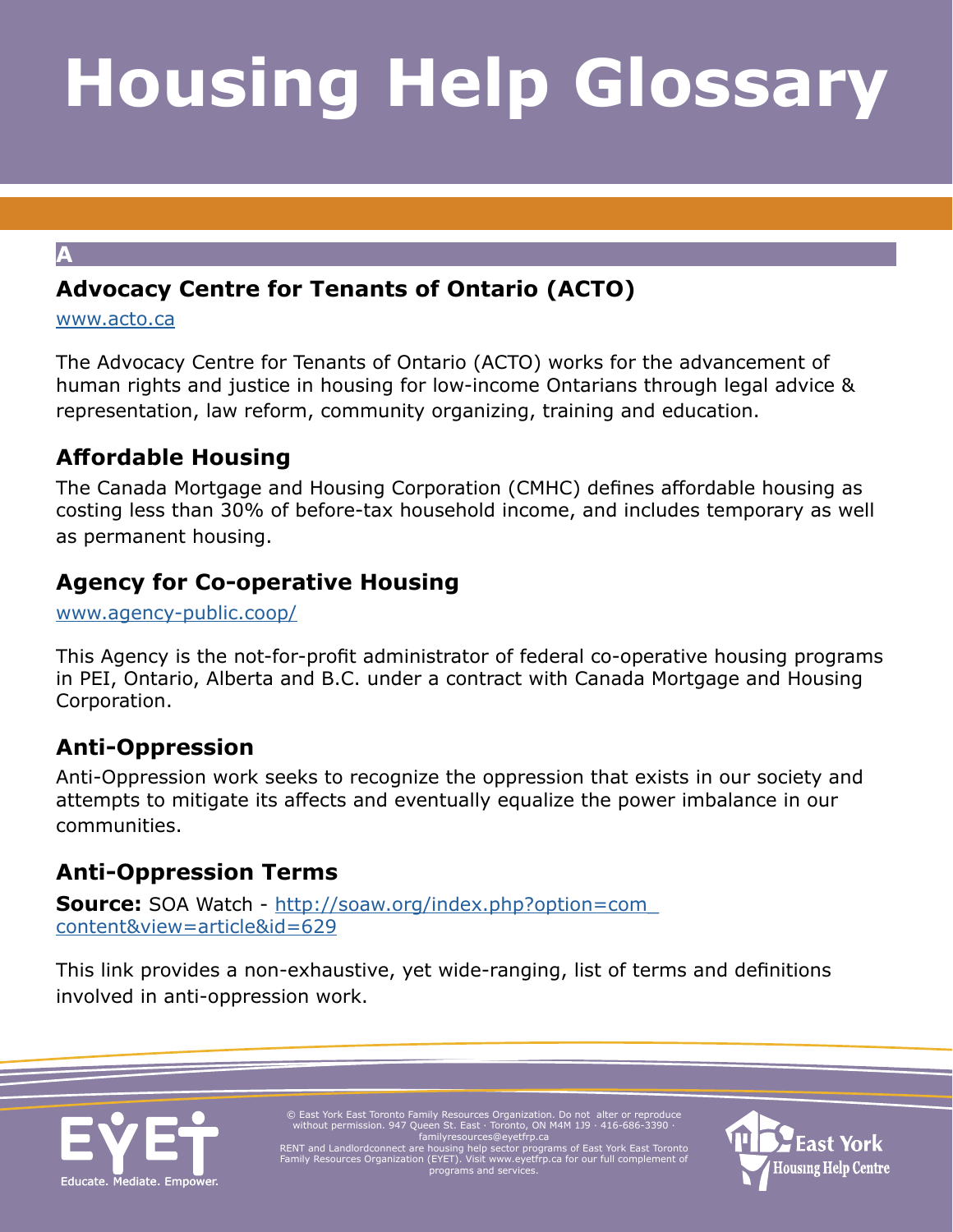## <span id="page-5-0"></span>**Assistive Devices Program (ADP)**

[www.health.gov.on.ca/en/public/programs/adp/](http://www.health.gov.on.ca/en/public/programs/adp/)

Assistive Devices Program (ADP) is run by the Ontario Ministry of Health and Long-Term Care to help people who have long-term physical disabilities get needed equipment and supplies.

In some cases ADP pays 75 per cent of the cost of items like orthopedic braces, wheelchairs, and breathing aids. In other cases, such as artificial limbs and hearing aids, ADP contributes a fixed amount up to a maximum contribution. For some kinds of supplies, such as ostomy and needles and syringes for insulin-dependent seniors, ADP pays an annual grant directly to the person.

If you are receiving social assistance benefits under Ontario Works (OW), Ontario Disability Support Program (ODSP) or Assistance to Children with Severe Disabilities (ACSD), you may be eligible to receive further assistance up to 100% of the cost.

## **The Access Point**

#### <http://theaccesspoint.ca/>

 The Toronto Mental Health and Addictions Access Point is a centralized point where you can apply for individual mental health and addictions support services and supportive housing. It also provides coordinated access to a number of services within the large network of service providers through one application and intake assessment process.

#### **C**

## **Centre for Addictions and Mental Health (CAMH)**

#### [www.camh.ca](http://www.camh.ca)

Centre for Addictions and Mental Health (CAMH) is Canada's largest mental health and addiction teaching hospital, as well as one of the world's leading research centres in the areas of addiction and mental health.



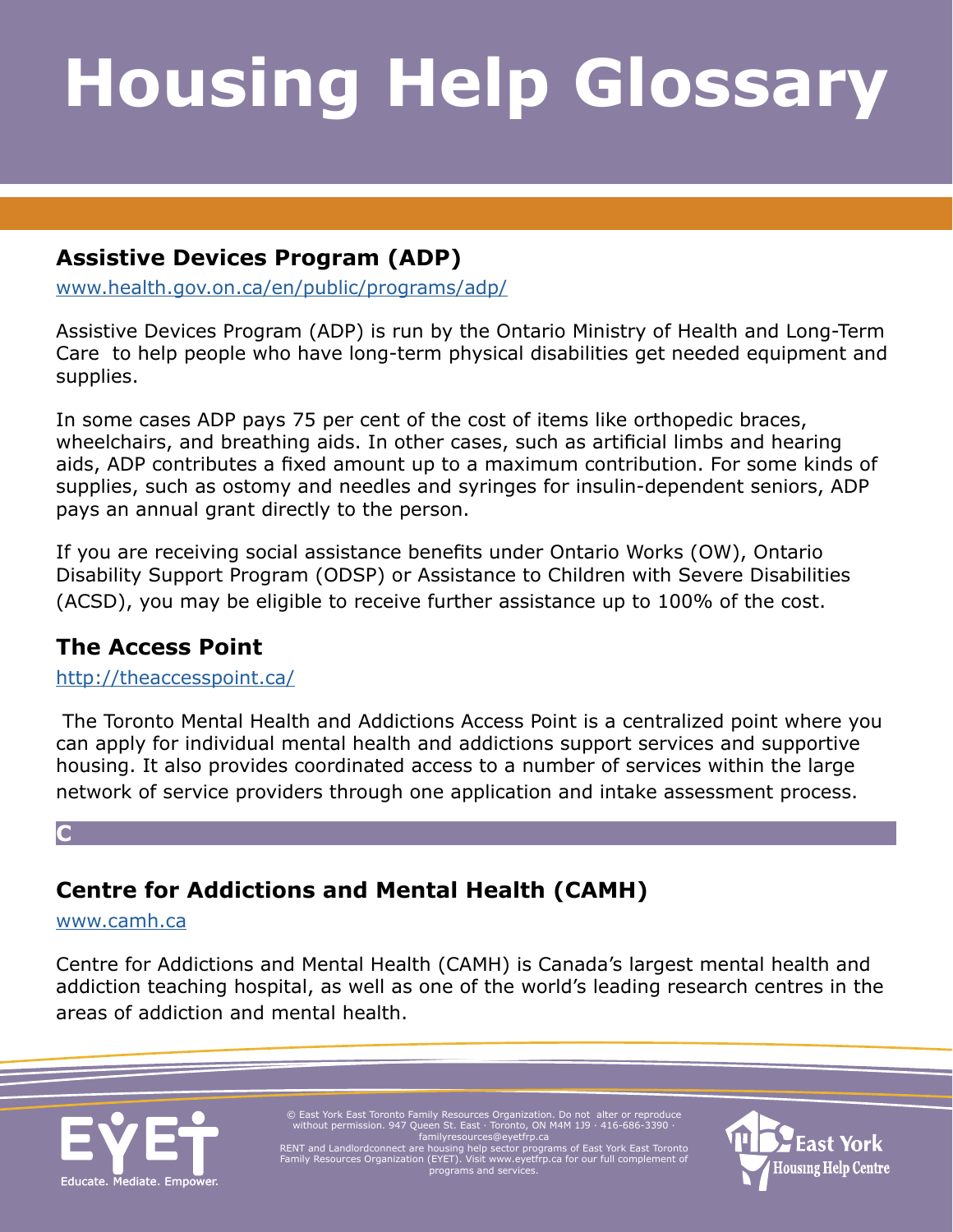## <span id="page-6-0"></span>**Centralized Access to Residential Services (CARS)**

#### [www.delisleyouth.org/pages/cars](http://www.delisleyouth.org/pages/cars)

Centralized Access to Residential Services is a program operated by Delisle Youth Services on behalf of the Toronto office of the Ministry of Children and Youth Services. CARS provides a single point of entry for residential placement, eliminating the need for parents and case manages to call multiple residences to find openings for children and youth needing residential care.

## **Community Care Access Centre (CCAC)**

#### [www.ccac-ont.ca](http://www.ccac-ont.ca)

Community Care Access Centre (CCAC) connects seniors, adults, children and their families with care needed at home. CCACs can help people stay in their homes by coordinating health care within their communities, including specialized support services. They can also provide information about long-term health care options, for seniors, if it becomes too difficult to live independently.

## **Canadian Council for Refugees (CCR)**

#### [www.ccrweb.ca](http://www.ccrweb.ca)

The Canadian Council for Refugees (CCR) is a non-profit umbrella organization committed to the rights and protection of refugees and other vulnerable migrants in Canada and around the world and to the settlement of refugees and immigrants in Canada. The membership is made up of organizations involved in the settlement, sponsorship and protection of refugees and immigrants. The Council serves the networking, information-exchange and advocacy needs of its membership.

## **Canada Child Benefit (CCB)**

#### [www.cra-arc.gc.ca/bnfts/cctb/menu-eng.html](http://www.cra-arc.gc.ca/bnfts/cctb/menu-eng.html)

The Canada Child Benefit (CCB) is a tax-free monthly payment made to eligible families to help them with the cost of raising children under age 18. The CCB may include the child disability benefit (CDB) and any related provincial and territorial programs.



© East York East Toronto Family Resources Organization. Do not alter or reproduce without permission. 947 Permission.<br>M4M 1J9 · 416-686-3390 familyresources@eyetfrp.ca RENT and Landlordconnect are housing help sector programs of East York East Toronto Family Resources Organization (EYET). Visit www.eyetfrp.ca for our full complement of programs and services.

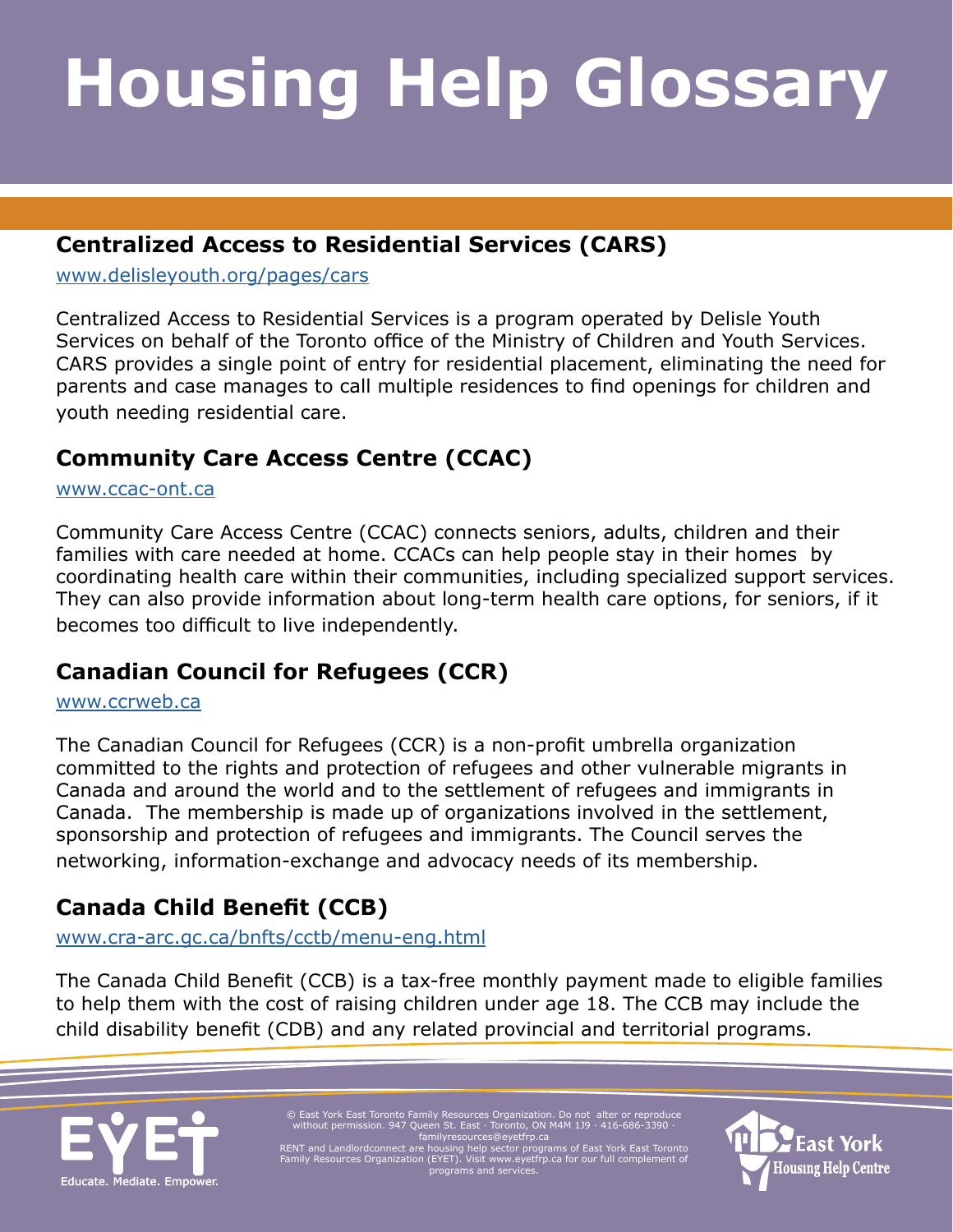## <span id="page-7-0"></span>**Central Intake**

416-338-4766 or dial 311

[http://www1.toronto.ca/wps/portal/](http://www1.toronto.ca/wps/portal/contentonly?vgnextoid=e29dd4b4920c0410VgnVCM10000071d60f89RCRD) [contentonly?vgnextoid=e29dd4b4920c0410VgnVCM10000071d60f89RCRD](http://www1.toronto.ca/wps/portal/contentonly?vgnextoid=e29dd4b4920c0410VgnVCM10000071d60f89RCRD)

Central Intake is a City of Toronto program that monitors beds available in hostels and shelters daily and makes referrals for individuals and families needing emergency shelter.

## **Centre for Equality Rights in Accommodation (CERA)**

[www.equalityrights.org/cera](http://www.equalityrights.org/cera)

Centre for Equality Rights in Accommodation (CERA) is a not-for-profit charitable organization dedicated to preventing evictions and ending housing discrimination across Ontario. Their intake program, funded by the City of Toronto, provides assistance and support to individuals who are experiencing housing issues related to eviction and human rights.

## **Co-operative Housing Federation of Toronto (CHFT)**

<http://chft.coop/>

The Co-operative Housing Federation of Toronto (CHFT) is a small organization promoting the development of new co-ops and providing the education and assistance needed by the growing co-operative housing sector. The CHFT is a member-supported organization representing more than 45,000 people living in more than 160 non-profit housing co- operatives located in Toronto and York Region.

## **Community Legal Education Ontario (CLEO)**

[www.cleo.on.ca a](http://www.cleo.on.ca )nd [www.yourlegalrights.on.ca](http://www.yourlegalrights.on.ca) and <http://stepstojustice.ca/>

Since 1974, Community Legal Education Ontario (CLEO) has developed clear, accurate, and practical legal rights education and information to help people understand and exercise their legal rights. CLEO provides free resources, online and in-print, to non-



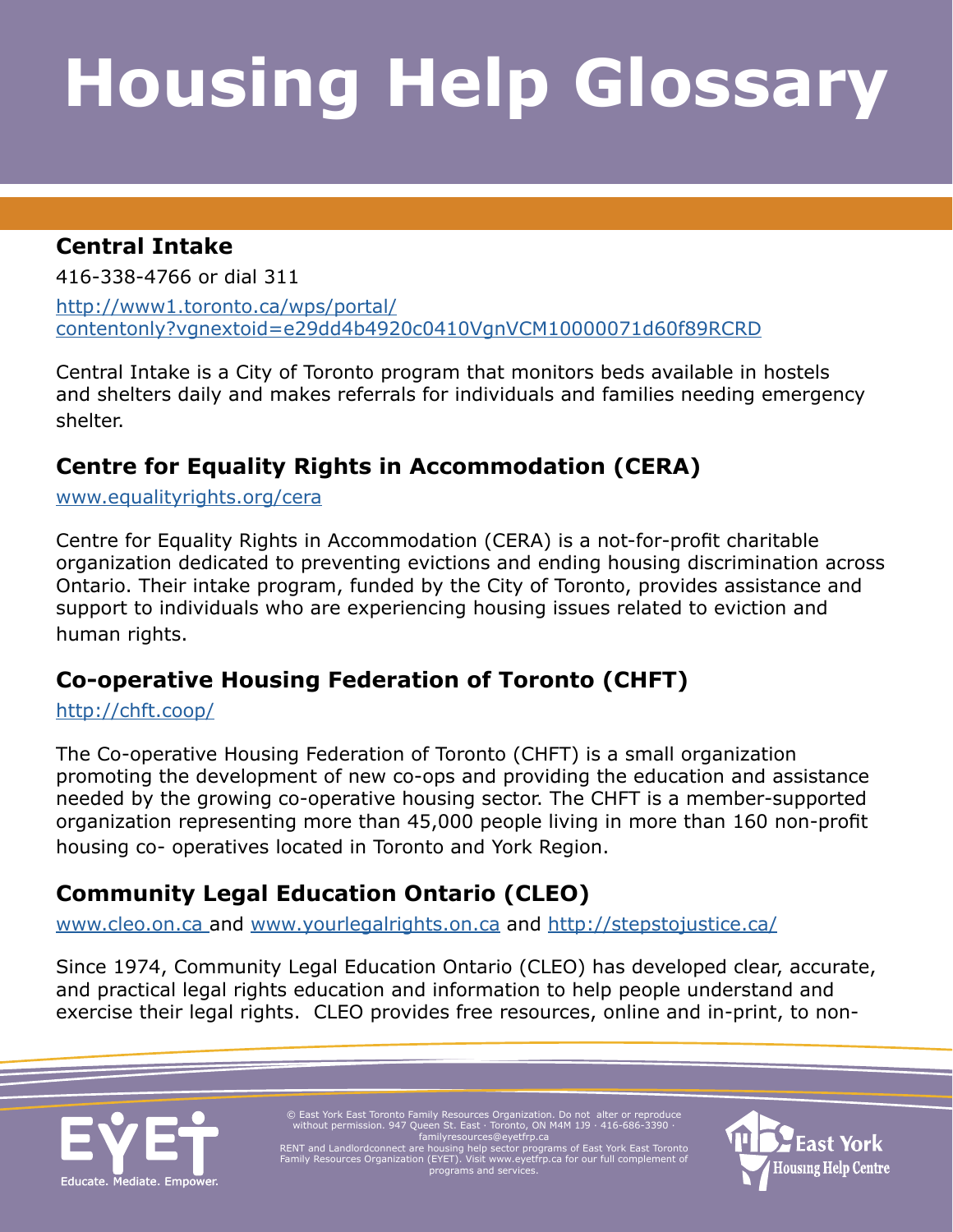<span id="page-8-0"></span>profit organizations. Multiple pamphlets and fact sheets are available on housing legislation.

# **Canadian Mental Health Association (CMHA)**

#### [www.cmha.ca](http://www.cmha.ca)

Canadian Mental Health Association (CMHA) is a nation-wide, voluntary organization that promotes the mental health of all and supports the resilience and recovery of people experiencing mental illness. The CMHA accomplishes this mission through advocacy, education, research and service.

## **Canada Mortgage and Housing Corporation (CMHC)**

[www.cmhc.ca](http://www.cmhc.ca)

The Canada Mortgage and Housing Corporation (CMHC) is Canada's authority on housing, they contribute to the stability of the housing market and financial system, provide support for Canadians in housing need, and offer objective housing research and advice to Canadian governments, consumers and the housing industry.

## **City of Toronto, Shelter Support and Housing, Committees (Housing Related)**

[http://www1.toronto.ca/wps/portal/](http://www1.toronto.ca/wps/portal/contentonly?vgnextoid=bad1ab2cedfb0410VgnVCM10000071d60f89RCRD) [contentonly?vgnextoid=bad1ab2cedfb0410VgnVCM10000071d60f89RCRD](http://www1.toronto.ca/wps/portal/contentonly?vgnextoid=bad1ab2cedfb0410VgnVCM10000071d60f89RCRD)

- **HHSN** Housing and Homeless Services Network
- **IRHC** Immigrant and Refugee Housing Committee
- **RHWG** Rooming House Working Group
- **RHAC** Rental Housing Advisory Committee

# **Concurrent Disorder**

A concurrent disorder describes a condition in which a person has both a mental illness and a substance use problem. This term is a general one and refers to a wide range of



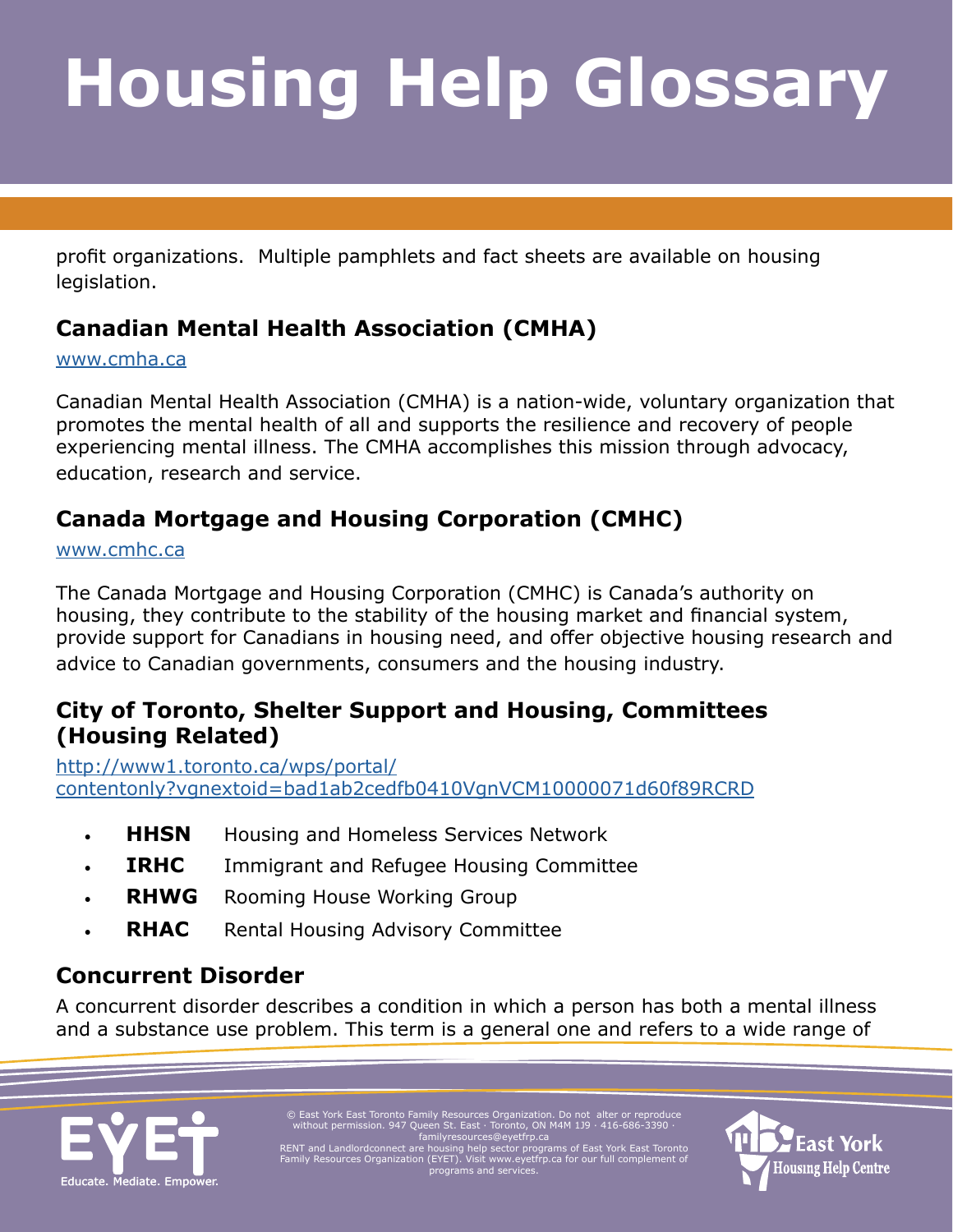<span id="page-9-0"></span>mental illnesses and addictions. For example, someone with schizophrenia who abuses cannabis has a concurrent disorder, as does an individual who suffers from chronic depression and who is also an alcoholic. Treatment approaches for each case could be quite different.

Another term for concurrent disorder is comorbidity. In the United States, the terms dual diagnosis, dual disorder, or mentally ill chemical abuser are used to refer to concurrent disorders. In Canada, dual diagnosis usually refers to someone with a mental disorder and a co-occurring developmental disability.

## **Consumer, (/) Survivor, or Psychiatric Survivor**

The psychiatric survivors movement (more broadly known as the consumer/ survivor movement) is a diverse group of individuals who either currently access mental health services (known as consumers or service users), or who consider themselves survivors of interventions by psychiatry, or who identify themselves as ex-patients of mental health services.

## **Co-operative Housing**

The Co-operative Housing Federation of Toronto defines co-op housing as member controlled housing. The members who live in a co-op are the ones responsible for running the co-op. Each member has a vote and every year members elect a Board of Directors from the membership. Co-ops may be covered by portions of the Residential Tenancies Act (RTA). Some co-ops (federally sponsored) are administered thorough the Agency for Co-operative Housing (see above).

## **Cost Analysis of Homelessness**

Research has been done that explores the cost of housing someone in jail, hospitals or the shelter system compared to housing them in social or supportive housing. In four Canadian cities, institutional responses (jails, hospitals, etc.) cost \$66,000-\$120,000 annually; emergency shelters cost \$13,000-\$42,000 annually whereas supportive and transitional housing cost \$13,000-\$18,000 and affordable housing without supports was a mere \$5,000-\$8,000.



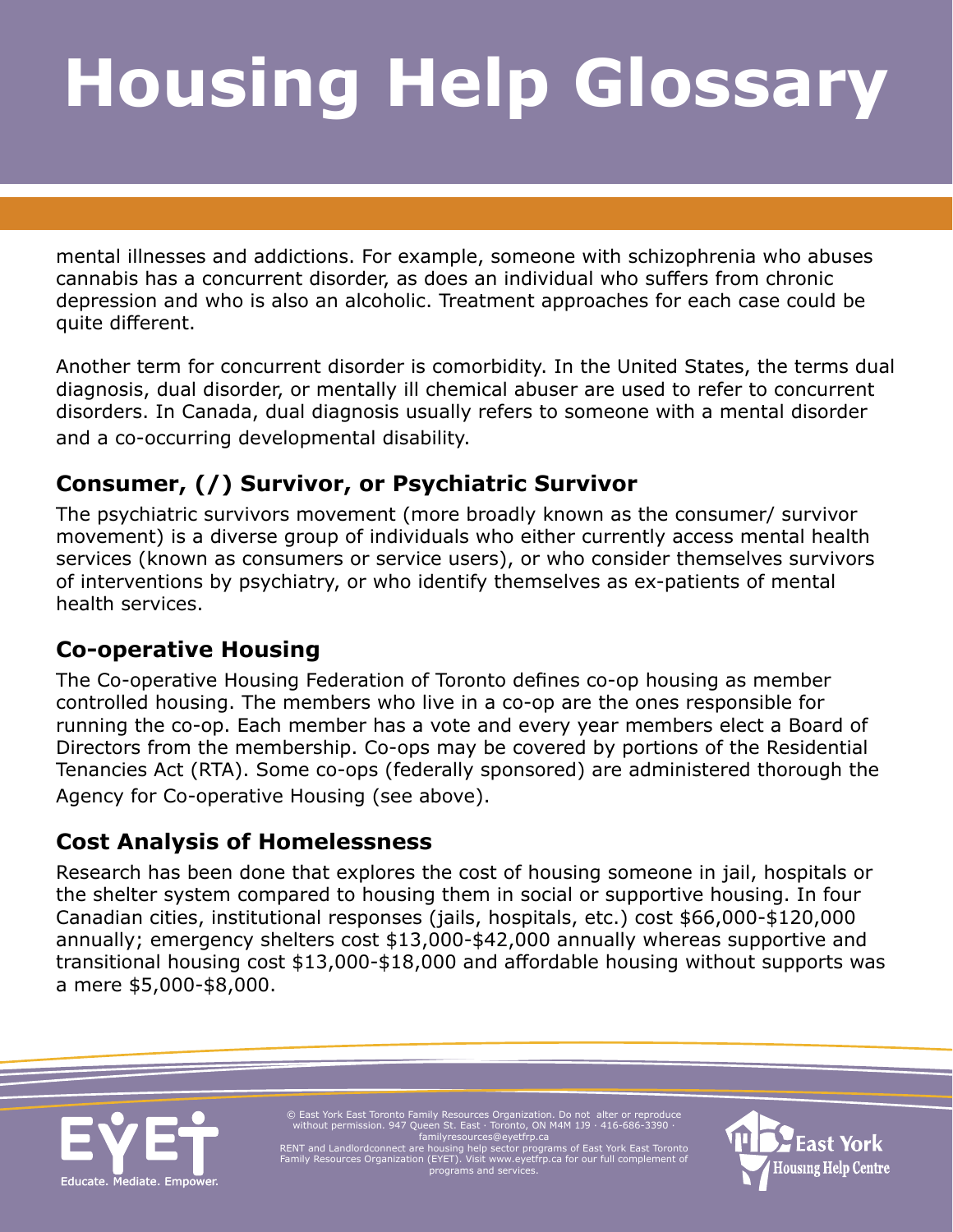<span id="page-10-0"></span>Average monthly cost of housing someone while homeless:

| $\bullet$ | <b>Shelter Bed</b>       | \$1,932  |
|-----------|--------------------------|----------|
| $\bullet$ | <b>Provincial Jail</b>   | \$4,333  |
| $\bullet$ | <b>Hospital Bed</b>      | \$10,900 |
| $\bullet$ | <b>Rental Supplement</b> | \$701    |
|           | <b>Social Housing</b>    | \$199.92 |

**Source:** [http://homelesshub.ca/about-homelessness/homelessness-101/cost-analysis](http://homelesshub.ca/about-homelessness/homelessness-101/cost-analysis-homelessness)[homelessness](http://homelesshub.ca/about-homelessness/homelessness-101/cost-analysis-homelessness)

# **Canada Pension Plan (CPP)**

<http://www.esdc.gc.ca/en/cpp/index.page>

The Canada Pension Plan (CPP) is a contributory, earnings-related social insurance program. It forms one of the two major components of Canada's public retirement income system, the other component being Old Age Security (OAS). It provides contributors and their families with partial replacement of earnings in case of retirement, disability, and death. The amount received is based on how much has been contributed and how long the person has been making contributions to the CPP at the time they become eligible.

There are three kinds of Canada Pension Plan benefits:

- disability benefits (which include benefits for disabled contributors and benefits for their dependent children);
- retirement pension; and
- survivor benefits (which include the death benefit, the survivor's pension and the children's benefit).



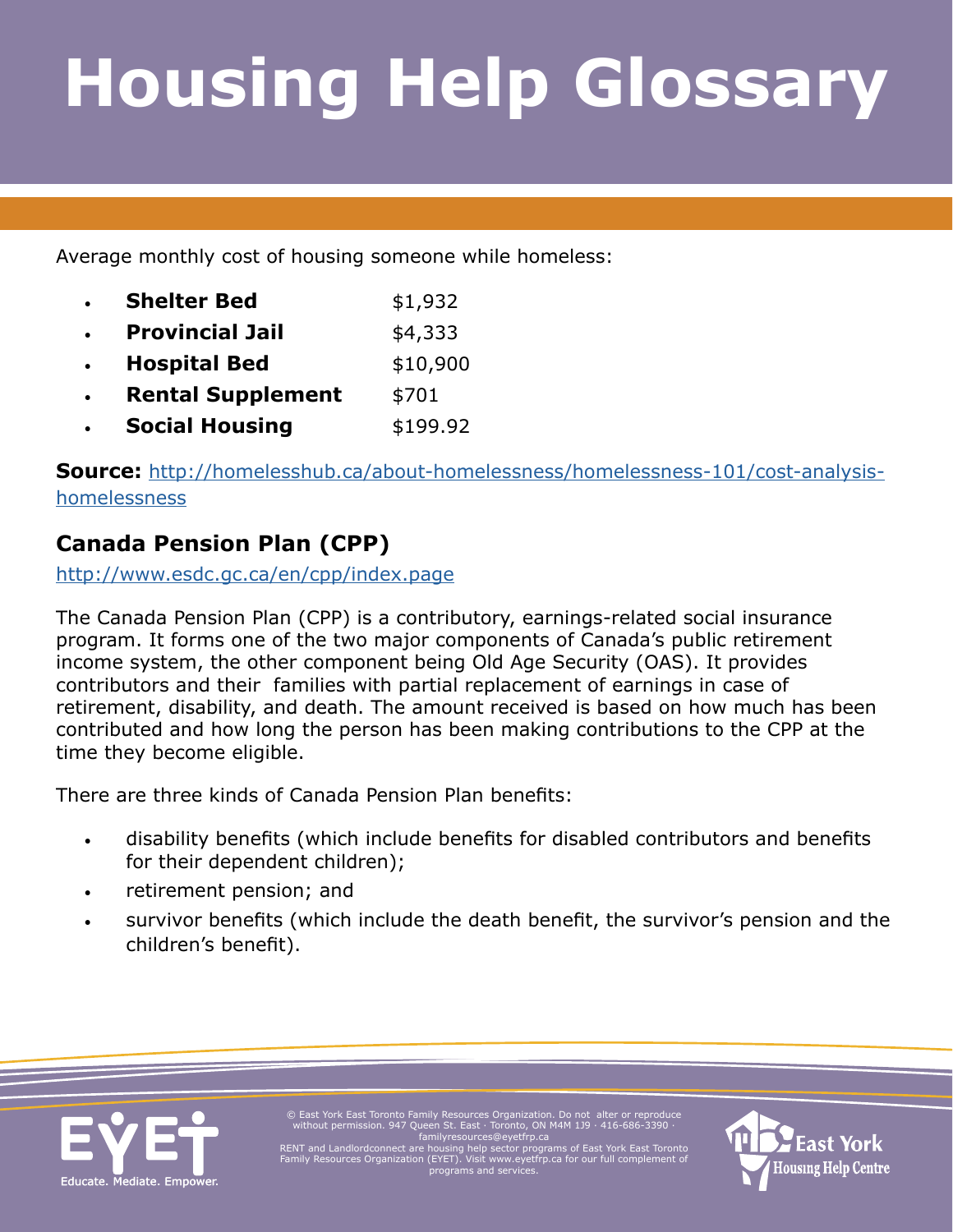## <span id="page-11-0"></span>**Canadian Pension Plan Disability Benefit (CPP-D)**

<http://www.esdc.gc.ca/en/cpp/disability/index.page>

Canada Pension Plan Disability (CPP-D) provides financial assistance to CPP contributors who are unable to work because of disability. People who access this program must have a severe and prolonged disability, be under the age of 65, and meet the CPP contributions requirements.

## **Cultural Competency**

Cultural Competence is an approach that ensures agencies and programs are appropriate for people from a broad range of cultures. It is an ongoing and evolving process which includes learning about different cultures and developing behaviours, attitudes, policies, and practices to create a "system of care". Agencies, programs, and individuals that display cultural competence develop and adapt services which are appropriate for the cultural needs of specific people, and make it possible for more diverse groups of people to access services and programs.

**D**

# **Drop-In**

While different drop-ins vary in their approach and organizational cultures, all provide access to basic needs to people who are socially marginalized and/or coping with poverty. Many drop-ins also link people to enhanced medical and/or legal services as well as social services, and community supports. The drop-in approach is distinct from a case management approach and involves a certain amount of intentional informality. Drop- ins are flexible and responsive, take a holistic approach to working with people, and emphasize the fundamental importance of treating socially marginalized people with the same respect granted to everyone else. Drop-ins have been found to be effective in supporting people to achieve positive outcomes through developing three core personal capacities: Personal health and safety, social connection and identity/sense of self.



© East York East Toronto Family Resources Organization. Do not alter or reproduce  $M4M$  1J9  $\cdot$  416-686-3390  $^2$ familyresources@eyetfrp.ca RENT and Landlordconnect are housing help sector programs of East York East Toronto Resources Organization (EYET). programs and services.

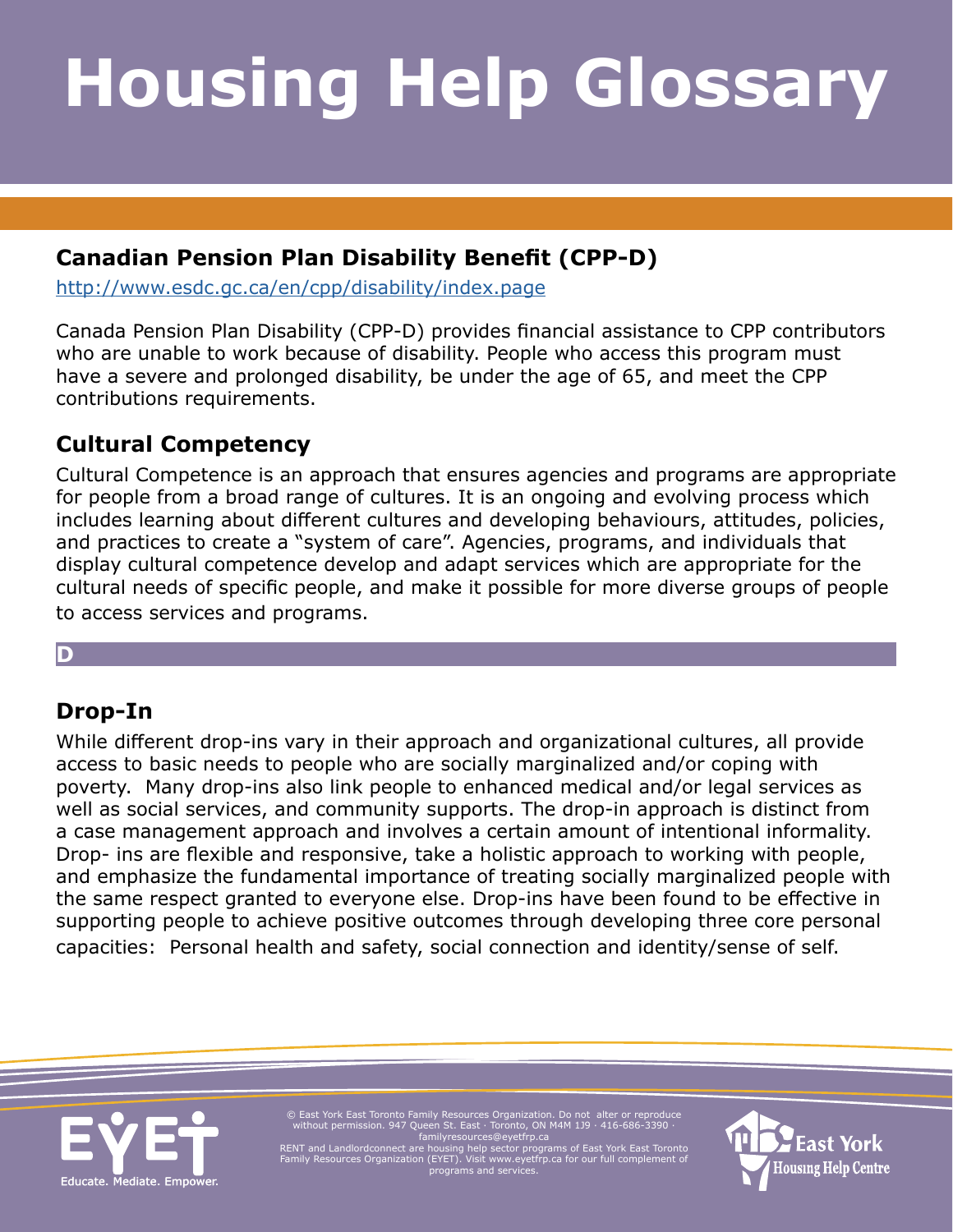# <span id="page-12-0"></span>**Dual Diagnosis**

In Canada, dual diagnosis usually refers to an individual with a mental illness and a cooccurring developmental disability.

### **Duty Counsel or Tenant Duty Counsel**

[www.legalaid.on.ca](http://www.legalaid.on.ca) or [www.acto.ca](http://www.acto.ca)

Duty counsel are private bar or Legal Aid Ontario staff lawyers who can give immediate legal assistance to low-income people who appear in court without a lawyer. The Tenant Duty Counsel Program is a program of ACTO. It provides information and limited legal assistance to eligible tenants appearing at the Landlord and Tenant Board.

**E**

## **Employment Insurance (EI)**

[www.servicecanada.gc.ca/eng/sc/ei/index.shtml](http://www.servicecanada.gc.ca/eng/sc/ei/index.shtml)

Employment Insurance (EI) provides temporary financial assistance to unemployed Canadians who have lost their job, through no fault of their own, while they look for work or upgrade their skills. Canadians who are sick, pregnant, or caring for a newborn or adopted child, as well as those who must care for a family member who is seriously ill with a significant risk of death, may also be assisted by Employment Insurance.

## **Emergency Housing**

Emergency shelters and hostels provide temporary accommodation to individuals and families who must leave their homes during a crisis or who do not have a permanent place to live. For many people, shelters and hostels are their only housing option; it can at least provide a bed for the night. Emergency shelters and hostels vary in terms of length of time residents may stay and populations they serve. They also range in size with small shelters having a handful of beds to large shelters in big cities with many hundreds of beds.



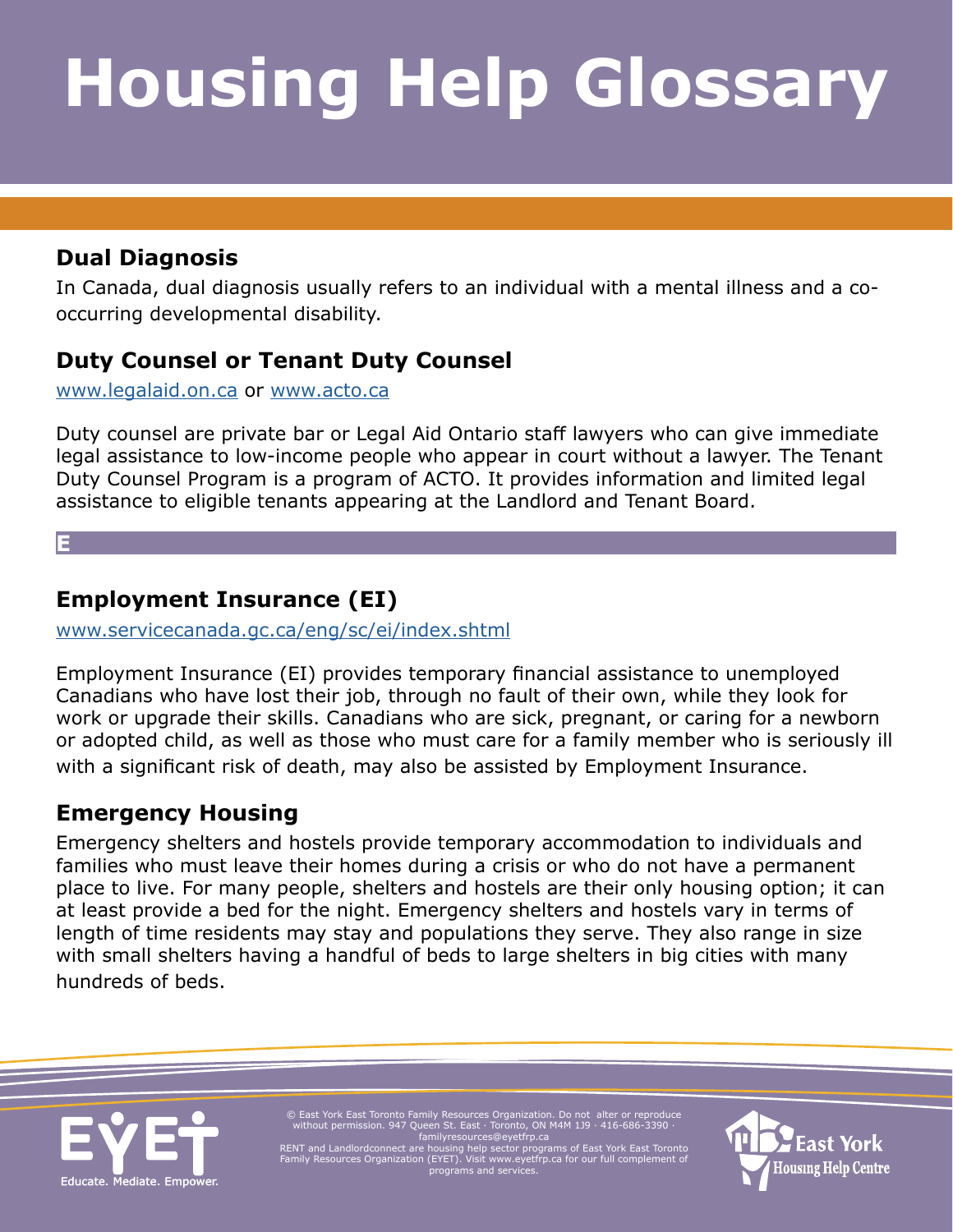## <span id="page-13-0"></span>**Eviction Prevention**

Eviction prevention is defined as preventing those who are housed from losing their home. Eviction prevention services may include, but are not limited to providing information and education on landlord/tenant rights, performing mediation work with landlords, and making referrals to community legal clinics and income supports, as needed.

It is recommended that professionals are thoroughly knowledgeable about:

- Residential Tenancies Act (RTA)
- Landlord & Tenant Board
- Income Supports
- Community Legal Clinics
- Communication, Mediation, and Conflict Resolution

## **East York East Toronto Family Resources (EYET)**

#### [www.eyetfrp.ca](http://www.eyetfrp.ca)

**F**

As a multi-service organization, East York East Toronto Family Resources (EYET) provides family resource programs, Ontario Early Years Centres, community services, parent/ child drop-ins, childcare programs, and an integrated continuum of housing programs, including the East York Housing Help Centre, RENT, and Landlordconnect.

### **Federation of Metro Tenants' Associations (FMTA)**

#### <http://torontotenants.org/>

The Federation of Metro Tenants' Associations (FMTA) is a non-profit organization which advocates for better rights for Tenants. Founded in 1974, it is the oldest and largest Tenant Federation in Canada. The FMTA is comprised of affiliated Tenant Associations and of individual Members. It has over 3,000 members and continues to grow.

• **Tenant Hotline:** 416-921-9494

© East York East Toronto Family Resources Organization. Do not alter or reproduce  $M4M$  1J9  $\cdot$  416-686-3390  $^{\circ}$ familyresources@eyetfrp.ca RENT and Landlordconnect are housing help sector programs of East York East Toronto Resources Organization (EYET). programs and services.



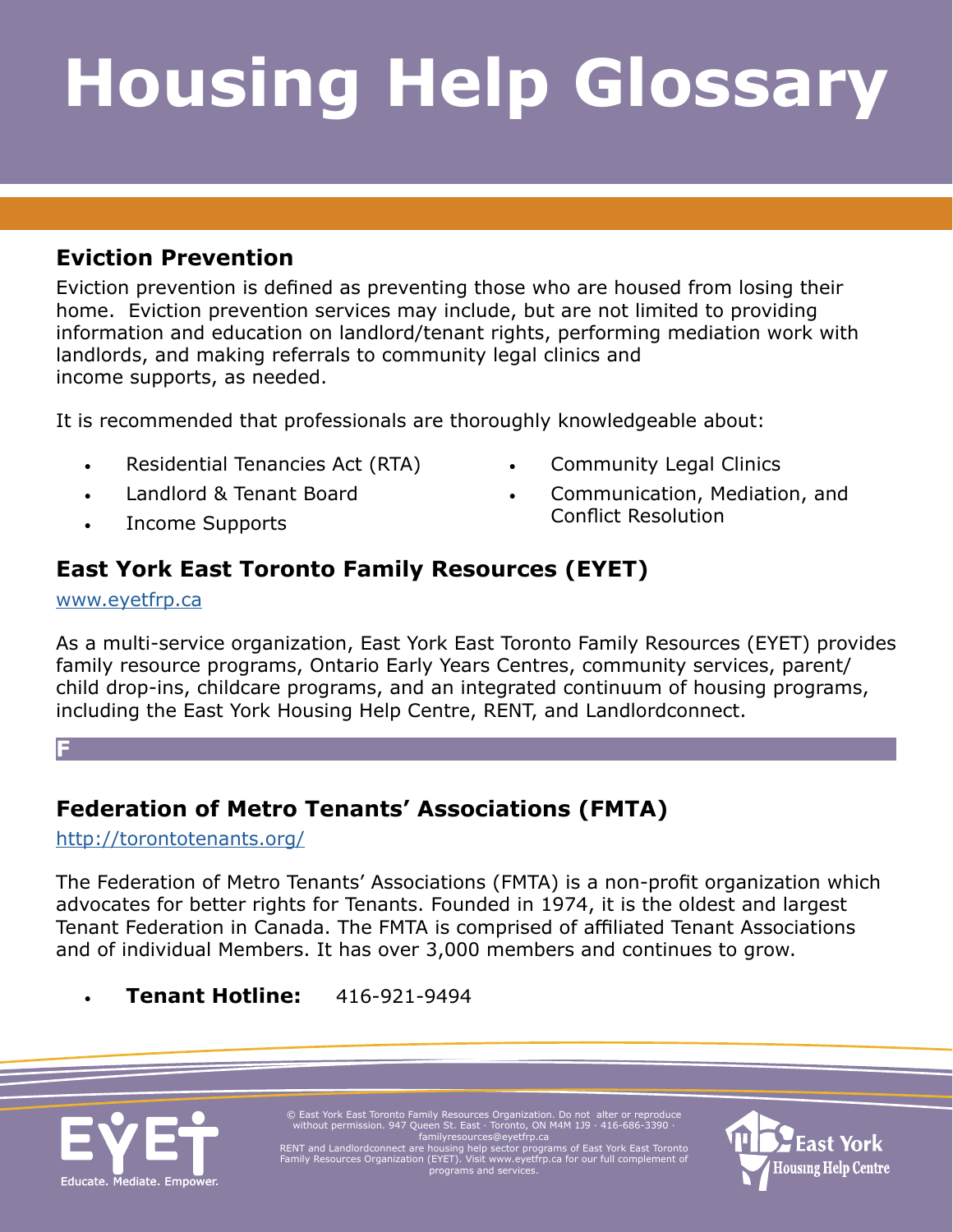#### <span id="page-14-0"></span>**G**

## **Guaranteed Income Supplement (GIS)**

[https://www.canada.ca/en/services/benefits/publicpensions/cpp/old-age-security/](https://www.canada.ca/en/services/benefits/publicpensions/cpp/old-age-security/guaranteed-income-supplement.html) [guaranteed-income-supplement.html](https://www.canada.ca/en/services/benefits/publicpensions/cpp/old-age-security/guaranteed-income-supplement.html)

The Guaranteed Income Supplement (GIS) provides a monthly non-taxable benefit, on top of the Old Age Security pension, to low-income seniors living in Canada. To be eligible for the GIS benefit, you must be receiving the Old Age Security pension and meet specific income requirements.

#### **H**

### **Housing Help Follow-Up**

Housing help follow-up work is a key tool in helping people to stay housed. It is often used to describe the strategic housing stabilization and eviction prevention services offered by many agencies that provide housing help to assist the people who access services to maintain safe, affordable, and appropriate housing after they are housed.

## **Harm Reduction**

Harm reduction is defined as an approach aimed at reducing the risks and harmful effects associated with substance use and addictive behaviours for the individual, the community, and society as a whole, without requiring abstinence. Harm reduction is deemed a realistic, pragmatic, humane, and successful approach to addressing issues of substance use. Harm reduction principles and practices can also be applied to safer sex, domestic violence, and other risky environments/behaviours.

## **Housing Allowance Program (HAP)**

[www.toronto.ca/housing/social\\_housing/housingallowance.htm](http://www.toronto.ca/housing/social_housing/housingallowance.htm)

A housing allowance is a subsidy to qualifying residents to help make the rent more affordable. The amount varies depending on the housing allowance program. The



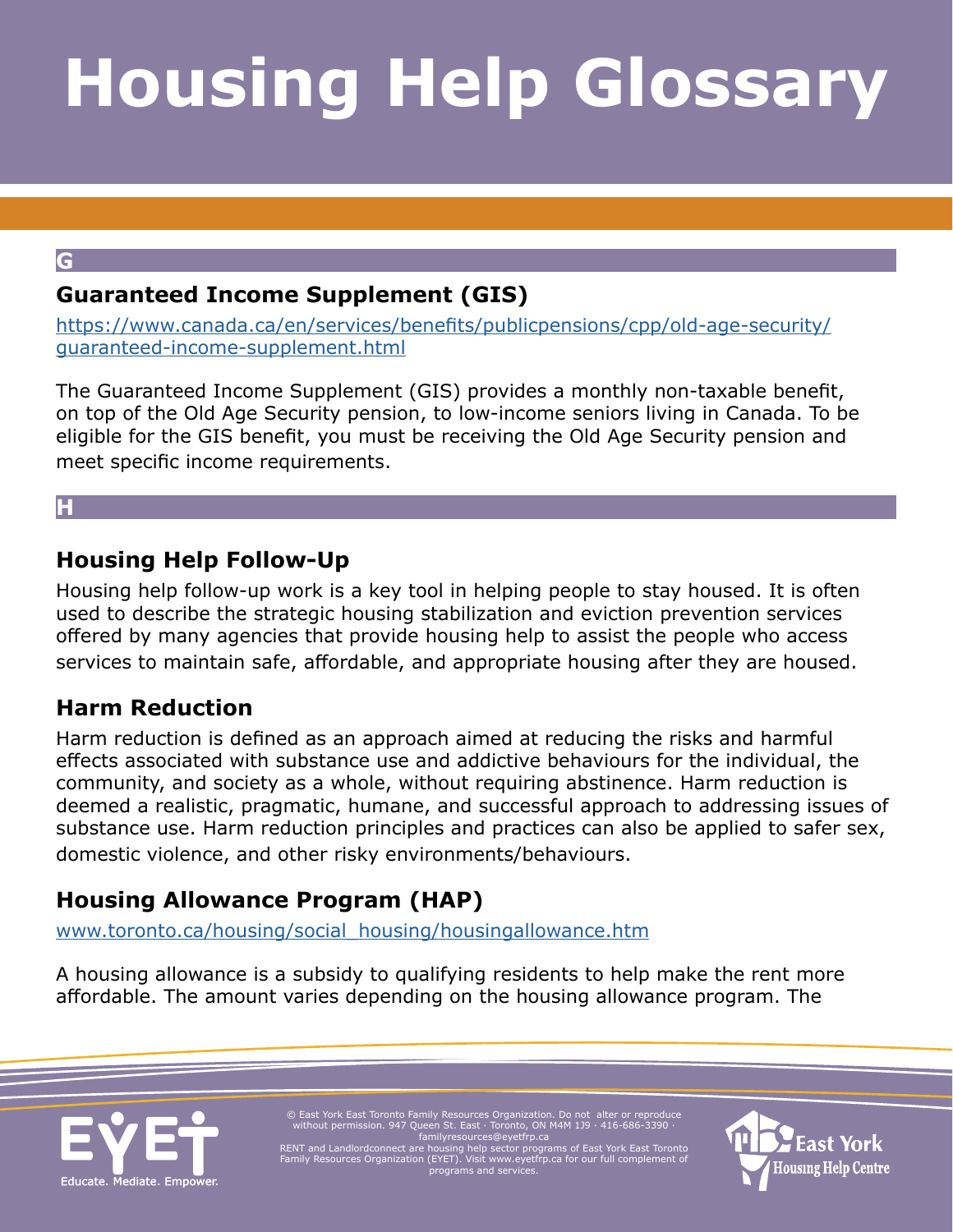<span id="page-15-0"></span>subsidy goes to the individual household, and not to the landlord. This makes the subsidy portable. Unlike the subsidy with a rent-geared-to-income (RGI) unit, which is permanent, there is a defined funding period for housing allowances which must be extended for funding past the end of the funding period.

## **Hidden Homeless**

Hidden homelessness refers to people living in overcrowded, substandard conditions at serious risk of becoming homeless. It also refers to people who live temporarily with relatives, friends, neighbours or strangers (a practice often known as "couch surfing") because they have no other option. They are "hidden" because they do not access homeless supports and services even though they are improperly or inadequately housed.

Because they do not access services, they do not show up on statistics regarding homelessness. It is estimated that over eighty percent of Canada's homeless people experience hidden homelessness as opposed to "absolute homelessness" (have no shelter at all and are accessing homelessness supports and services).

Every community in Canada has homeless people, even if you don't see them on the street.

## **Homelessness**

Homelessness is an extreme form of poverty characterized by the instability of housing and the inadequacy of income, health care supports, and social supports. This definition includes people who are absolutely homeless (those living on the streets, sometimes referred to as "rough sleepers"); shelter dwellers (people staying temporarily in emergency shelters or hostels); the "hidden homeless" (people in overcrowded situations or staying temporarily with friends or family), and others who are described as under housed or "at risk" of homelessness.



© East York East Toronto Family Resources Organization. Do not alter or reproduce without permission. 947 Queen St. East  $\cdot$  Toronto, ON M4M 1J9  $\cdot$  416-686-3390  $\cdot$ familyresources@eyetfrp.ca RENT and Landlordconnect are housing help sector programs of East York East Toronto Resources Organization

programs and services.

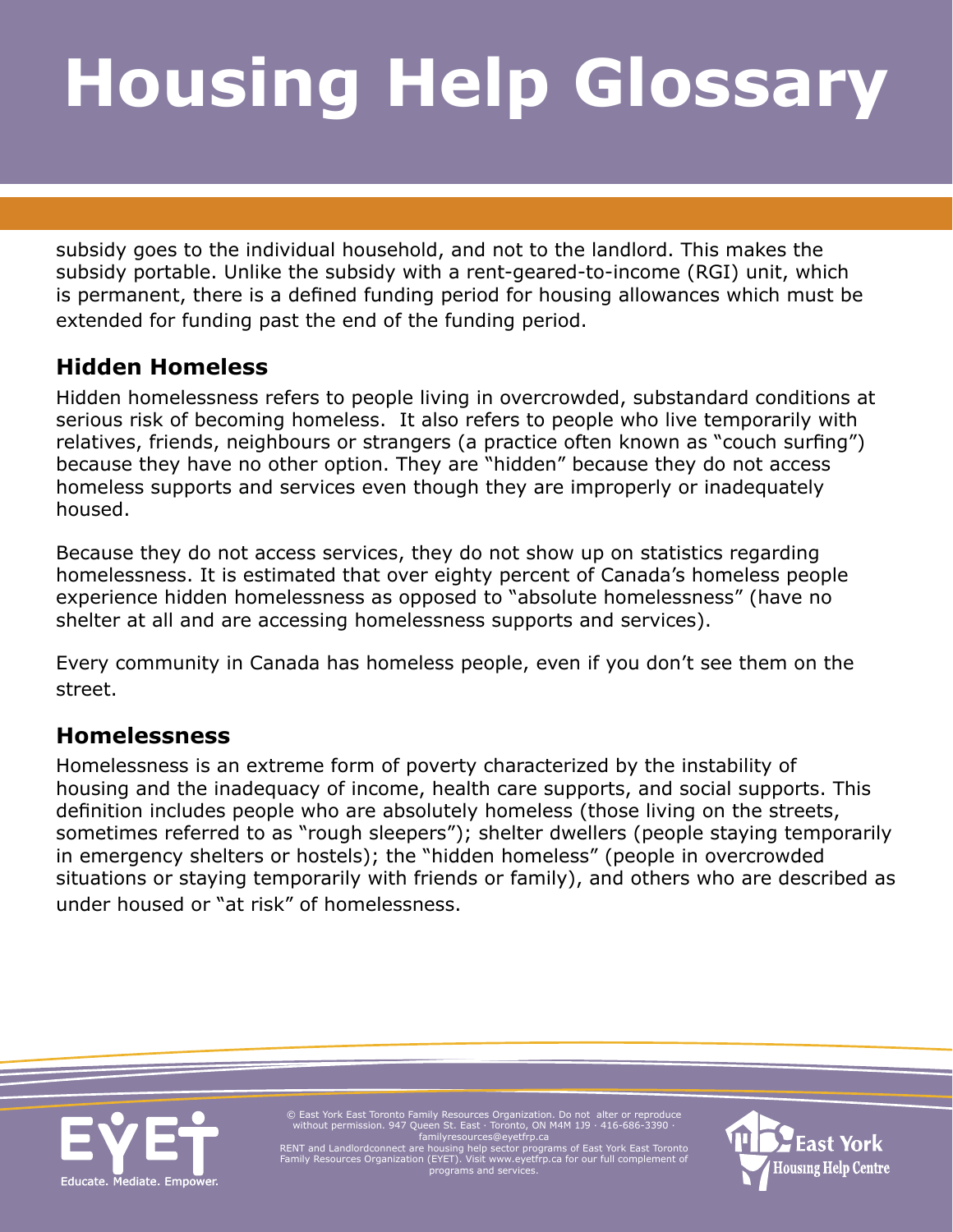## <span id="page-16-0"></span>**Hostels and Shelters**

[http://www1.toronto.ca/wps/portal/](http://www1.toronto.ca/wps/portal/contentonly?vgnextoid=cf2ed4b4920c0410VgnVCM10000071d60f89RCRD) [contentonly?vgnextoid=cf2ed4b4920c0410VgnVCM10000071d60f89RCRD](http://www1.toronto.ca/wps/portal/contentonly?vgnextoid=cf2ed4b4920c0410VgnVCM10000071d60f89RCRD)

Hostel Services provides shelter and assistance to homeless individuals and families with children. Meals and basic necessities are provided in a secure environment, as well as case management, counselling, and support programs for adults and children. Housing workers help clients in pursuing permanent housing opportunities.

## **Housing Opportunities Toronto (HOT)**

[www.toronto.ca/affordablehousing/hot.htm](http://www.toronto.ca/affordablehousing/hot.htm)

• **Housing Opportunities Toronto:** An Affordable Housing Action Plan the Toronto Housing Charter - Opportunity for All is a key component of the Housing Opportunities Toronto HOT Action Plan 2010-2020, adopted by City Council August 5, 2009.

The Charter is designed to guide Council and staff in their efforts to assist those who often face challenges finding affordable housing, from newcomers and single parents to seniors and those with disabilities.

HOT contains 67 recommended actions to be undertaken by the City of Toronto and the federal and provincial governments. It calls for new investment of \$484 million annually for the next 10 years to help 257,700 households struggling with high housing costs or inadequate accommodation.

HOT will serve as a roadmap to guide federal and provincial investments, as well as public and private sector activity.

## **Housing Access**

RENT defines housing access as assisting people to find safe, affordable, and appropriate housing for the person's needs, in addition, helping with specialized housing applications, crisis intervention, and resources for moving.To efficiently support the people we serve with housing access it is recommended that workers are thoroughly



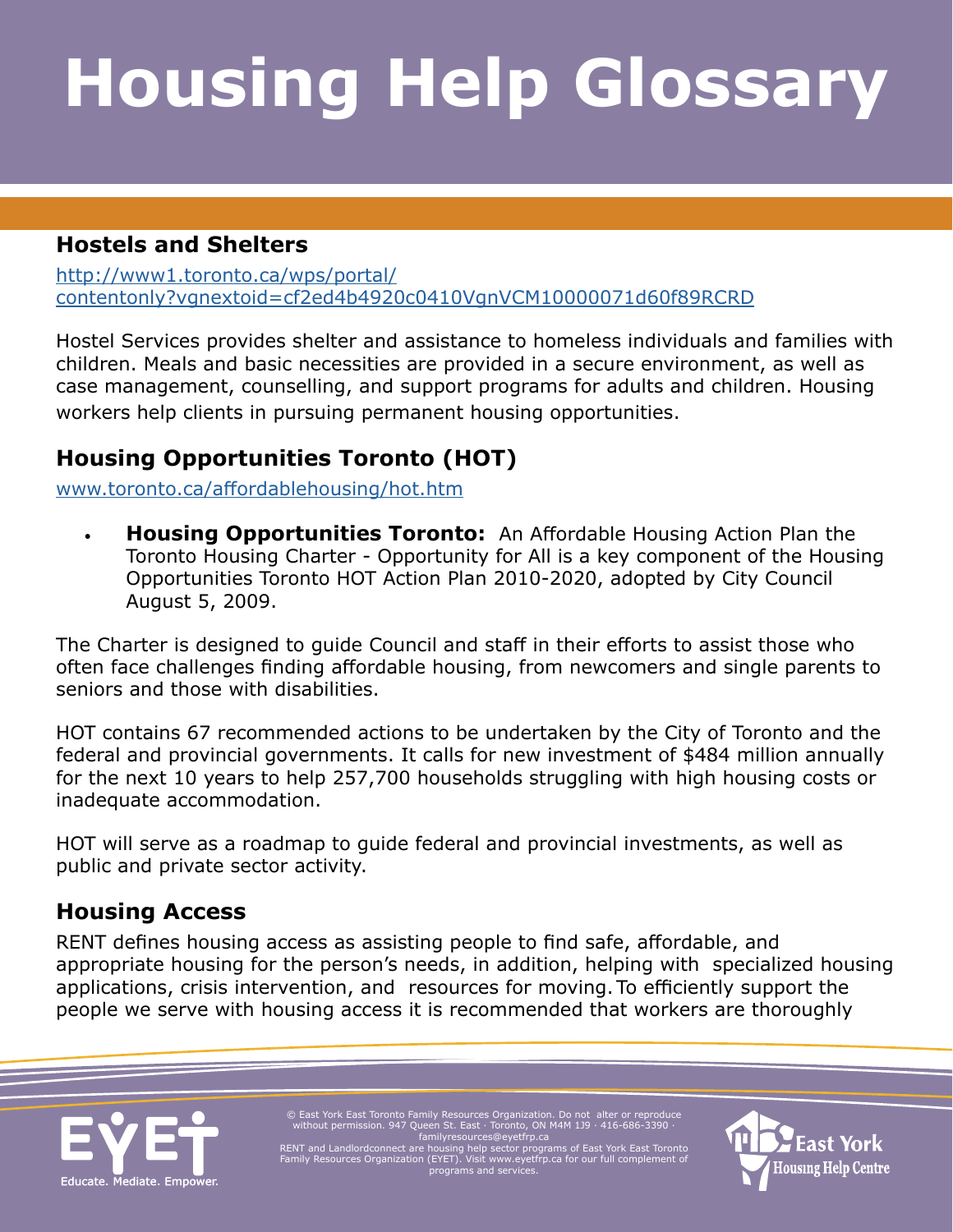<span id="page-17-0"></span>knowledgeable about:

- Housing Legislation
- Social Housing Applications & Eligibility Requirements
- Landlord Outreach and Recruitment
- Private and Public Housing **Opportunities**
- Crisis Intervention and Emergency Housing
- Specialized and Alternative Housing Programs
- Community Mapping

## **Housing Connections**

[www.housingconnections.ca](http://www.housingconnections.ca)

Housing Connections manages the centralized waiting list for subsidized housing in the City of Toronto. Housing Connections supports singles, seniors and families through the process of applying for and waiting for subsidized housing. The wait for subsidized housing can be more than 10 years.

In addition to assessing eligibility for subsidized housing, Housing Connections supports households on the waiting list by making referrals to other services and supports to help address immediate housing needs.

In Toronto, there are about 185 social housing providers that are mandated to use the waiting list system to fill in their rent-geared-to-income units.

Housing Connections works with private non-profit providers, federally/provincially funded co-ops, and Toronto Community Housing Corporation.

## **Housing First**

Housing First is an approach to ending homelessness that centres on quickly providing homeless people with housing and then providing additional services as needed. The basic underlying principle of Housing First is that people are better able to move forward with their lives if they are first housed. This is as true for homeless people and those with mental health and addictions issues as it is for anyone. According to Pathways to



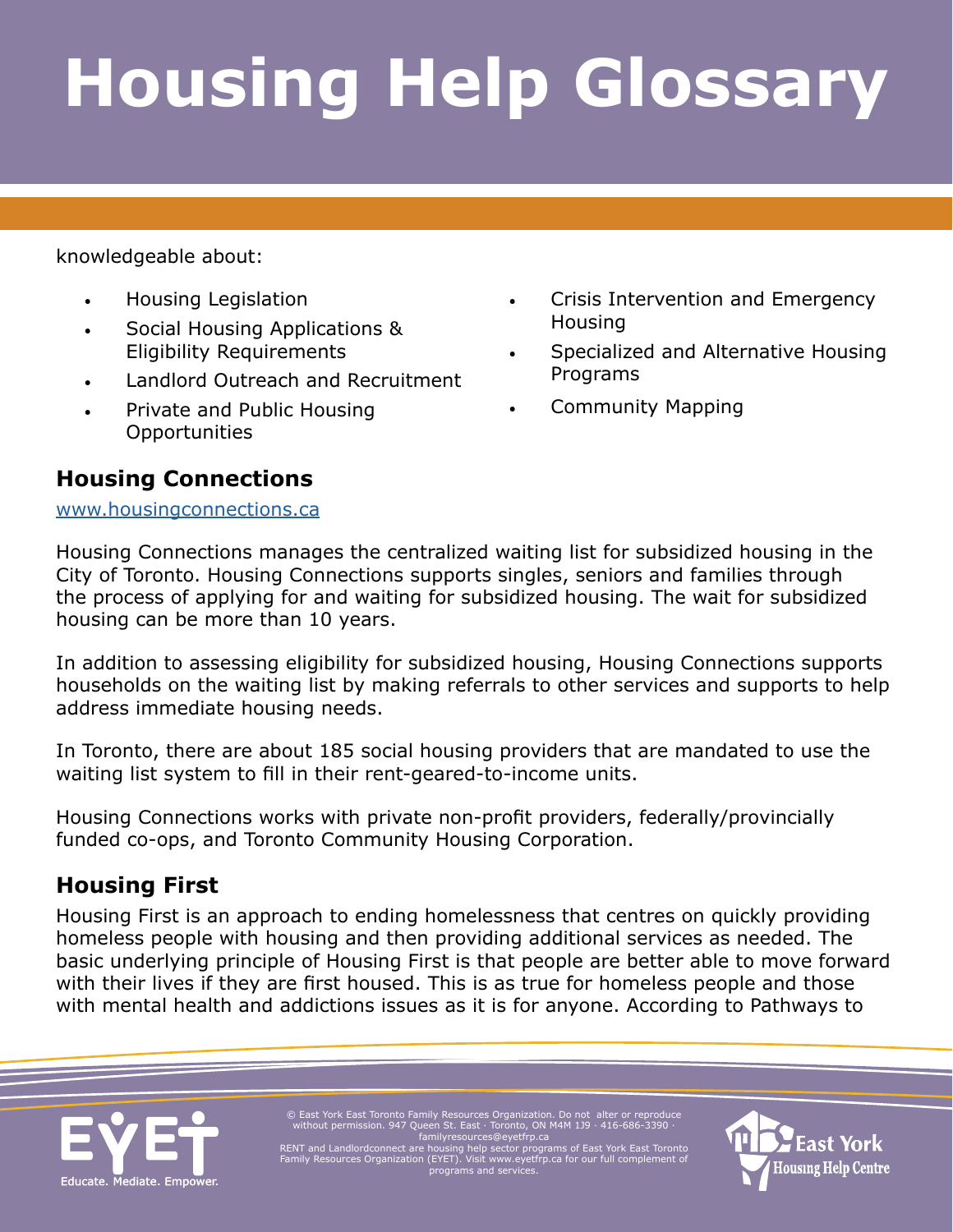<span id="page-18-0"></span>Housing, "The Housing First model is simple: provide housing first, and then combine that housing with supportive treatment services in the areas of mental and physical health, substance abuse, education, and employment." Streets to Homes are an example of a Housing First program.

## **Housing Help**

RENT defines Housing Help as services that assist people who are homeless or at risk of homelessness to find and keep safe, affordable, and appropriate housing. Housing Help includes housing access, housing stabilization, and eviction prevention. In this way, Housing Help is both homelessness prevention and poverty reduction work.

The City of Toronto defines Housing Help as services which assist people find and keep permanent housing by:

- providing information on available affordable housing
- assisting with liaison with landlords
- advising on housing issues, income support programs and eviction prevention
- Assistance to apply for utility grants and/or ongoing assistance with utility bills if clients are eligible
- helping to complete applications for social housing and accessing Toronto Rent Bank loans.
- Housing Help Workers are located in shelters, drop-in centres and a number of community agencies and Housing Help Centres throughout the city

# **Housing Help Centre**

#### [www.toronto.ca/housing/housing-help-services.htm](http://www.toronto.ca/housing/housing-help-services.htm)

The City of Toronto defines Housing Help Centres as non-profit agencies that help people find and keep affordable housing and avoid eviction. Housing Help Services provide vacancy listings and informal mediation. Most centres have Toronto Rent Bank services. Toronto has 9 Housing Help Centres located throughout the City.

• **Map:** [https://www1.toronto.ca/wps/portal/contentonly?vgnextoid](https://www1.toronto.ca/wps/portal/contentonly?vgnextoid=62add4b4920c0410VgnVCM10000071d60f89RCRD) [=62add4b4920c0410VgnVCM10000071d](https://www1.toronto.ca/wps/portal/contentonly?vgnextoid=62add4b4920c0410VgnVCM10000071d60f89RCRD)60f89RCRD



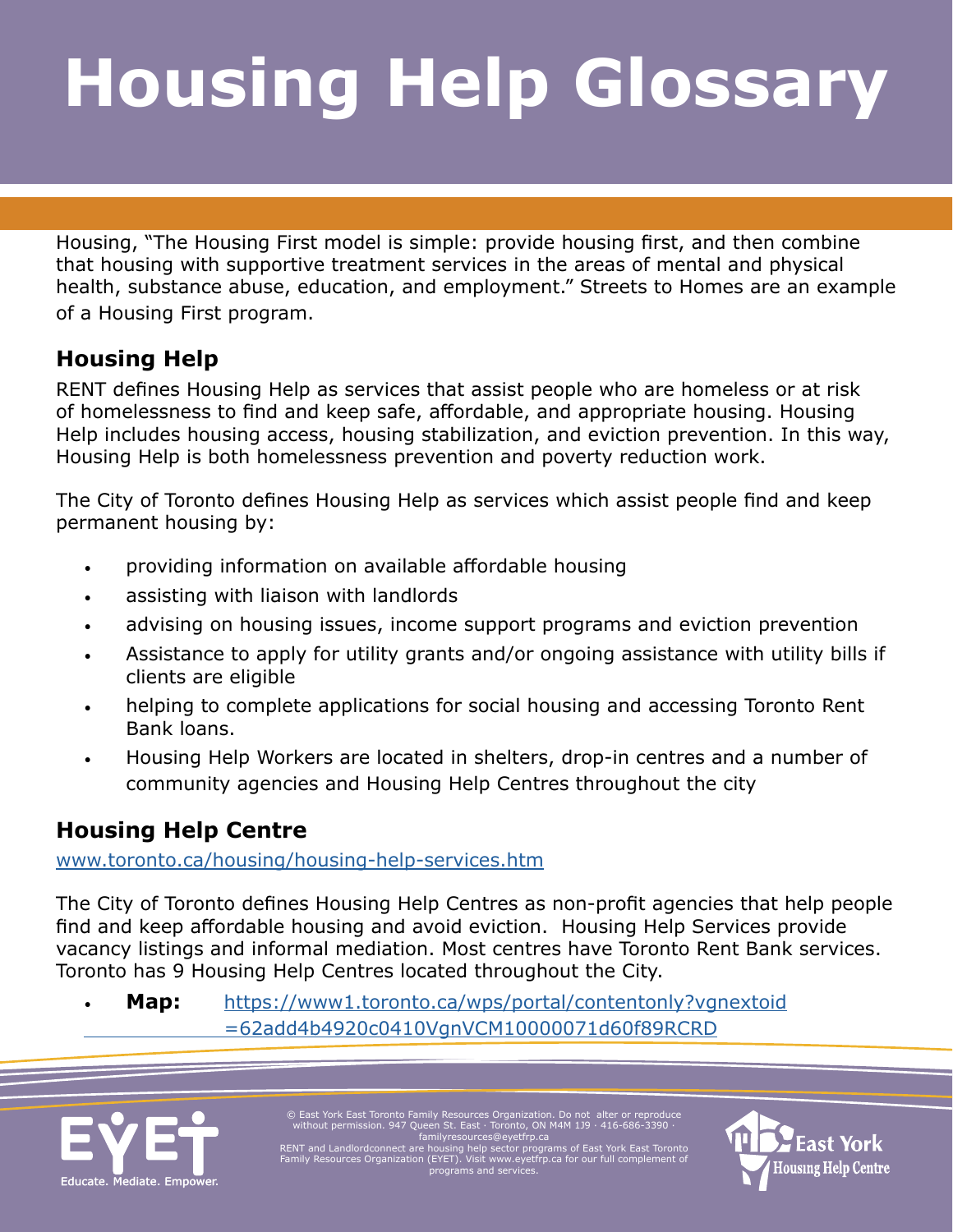## <span id="page-19-0"></span>**Housing Policy**

<http://homelesshub.ca/solutions/affordable-housing/housing-policy>

Housing policy refers to the actions of government, including legislation and program delivery that have a direct or indirect impact on housing supply and availability, housing standards and urban planning. Through legislation, the allocation of resources, tax policies and housing policy can also impact house prices and affordability, as well as the availability of an adequate supply of rental housing. In terms of the latter, housing policy can result in an investment in social housing, support for alternative types of rental housing (such as coops) or tax policies to encourage the private sector to build and operate more rental housing.

In Canada, responsibility for housing policy is shared amongst all three levels of government, and as a result there is no strong pan-Canadian approach to housing. Housing policy has a direct impact on homelessness, because the availability of safe affordable housing is key to ensuring people who live in extreme poverty are able to obtain and maintain shelter. While most developed countries have a strong national housing strategy funded by the Federal Government, Canada does not.

## **Housing Services Act (HSA)**

<https://www.ontario.ca/laws/statute/11h06>

The Housing Services Act (HSA), 2011 came into force on January 1, 2012. This Act replaced the Social Housing Reform Act (SHRA) and provides a legislative framework for the delivery of housing programs in Ontario. The Housing Services Act gives local municipalities and housing agencies greater flexibility in providing social housing. It also governs rent-geared-to-income assistance in the province.

## **Housing Stabilization**

RENT defines housing stabilization as support to prevent homelessness, address hidden housing issues and make the transition from homelessness to housing. Short-term supports could involve housing orientation, community mapping, and appropriate referrals. While long-term supports could mean ongoing housing stability monitoring and mediation with landlords.



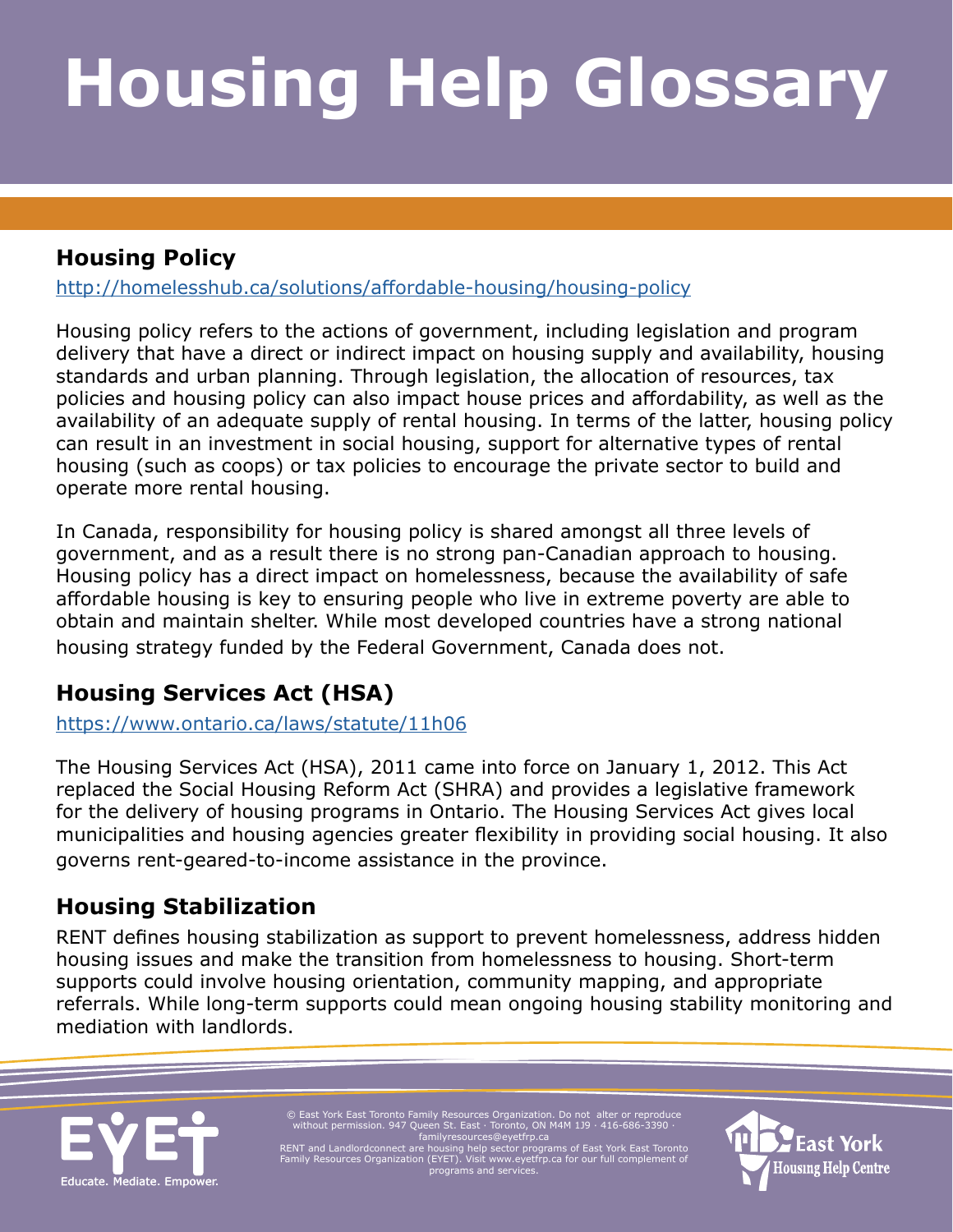<span id="page-20-0"></span>To effectively support people who access housing stabilization services it is recommended that workers are thoroughly knowledgeable about (as it relates to housing):

- Housing Standards
- Community Resources Life Skills **Counselling**
- Community Health Care Services (including Mental Health)
- Education Programs
- Employment Services and Programs
- Community Legal Clinics
- Income Supports

## **ID Clinic**

**I**

Identification is needed to access most services in Toronto. ID clinics provide people who access these services with assistance on applications for many forms of identification, such as Canadian birth certificates, SIN cards, records of landing, birth registration, Interim Federal Health Program coverage and Indian status cards. Not all ID clinics offer the same applications.

# **Illegal Migrant/Immigrant/Alien**

These terms are problematic because they criminalize the person, rather than the act of entering or remaining irregularly in a country. International law recognizes refugees may need to enter a country without official documents or authorization. It would be misleading to describe them as "illegal migrants." Similarly, a person without status may have been coerced by traffickers: such a person should be recognized as a victim of crime, not treated as a wrong-doer.

## **Indigenous Peoples**

This is a collective name for the original peoples of North America and their descendants. The Canadian constitution recognizes three groups of Indigenous people: First Nations, Métis, and Inuit. Each Nation amongst these groups is distinct, with unique histories, languages, cultural practices, traditional lands, and spiritual beliefs. More than one million people in Canada identify themselves as an Indigenous person.



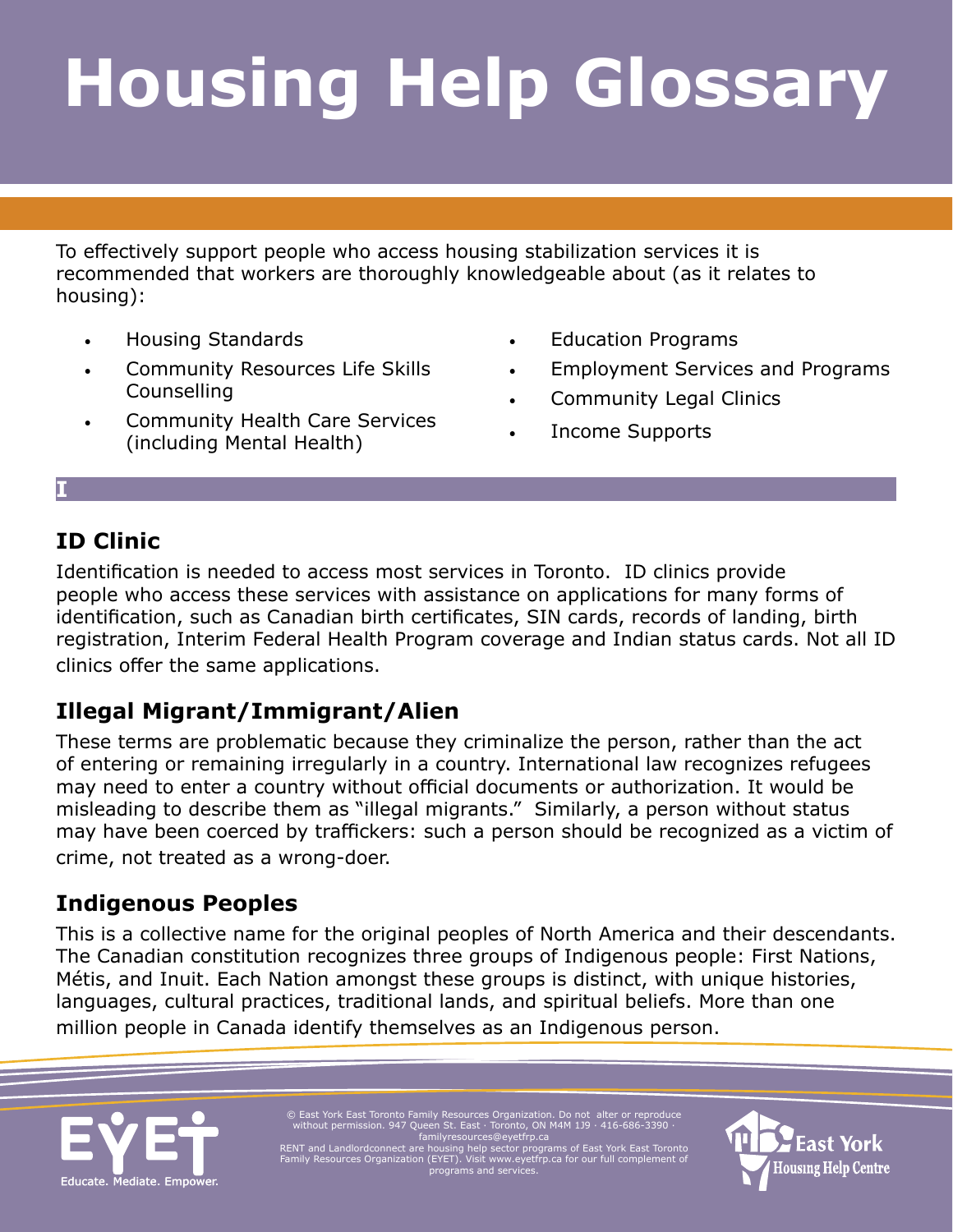## <span id="page-21-0"></span>**Information Sharing**

A process by which a service provider shares information about resources to assist a person who accesses services in making informed decisions about solving a problem or accessing other services.

## **Income Security Advocacy Centre (ISAC)**

[www.incomesecurity.org](http://www.incomesecurity.org)

The Income Security Advocacy Centre (ISAC) is a community legal clinic funded by Legal Aid Ontario. It was established in 2001 with a provincial mandate to advance the systemic interests and rights of low-income Ontarians around income security programs, through test-case litigation, policy advocacy, and community organizing. These programs include Ontario Works (OW), the Ontario Disability Support Program (ODSP), Employment Insurance, and the Canada Pension Plan (CPP).

ISAC has advocated for improvements to the income security of all low-income people in Ontario through reform of programs and benefits systems, rate increases in income security programs, and improvements to minimum, wages and employment standards.

# **LandlordConnect**

**L**

[www.landlordconnect.ca](http://www.landlordconnect.ca)

Landlordconnect.ca is a program of East York East Toronto Family Resources Organization (EYET), piloted in 2006/07 to help reduce homelessness through the online connection of landlords with affordable units that are willing to work with housing workers and house people who access housing help services.

In addition, the website is a centre of information, providing support to partnerships between landlords and housing help services. The aim of landlordconnect.ca is to have more units of housing in the private rental market found and kept by the clients served in the housing help sector.



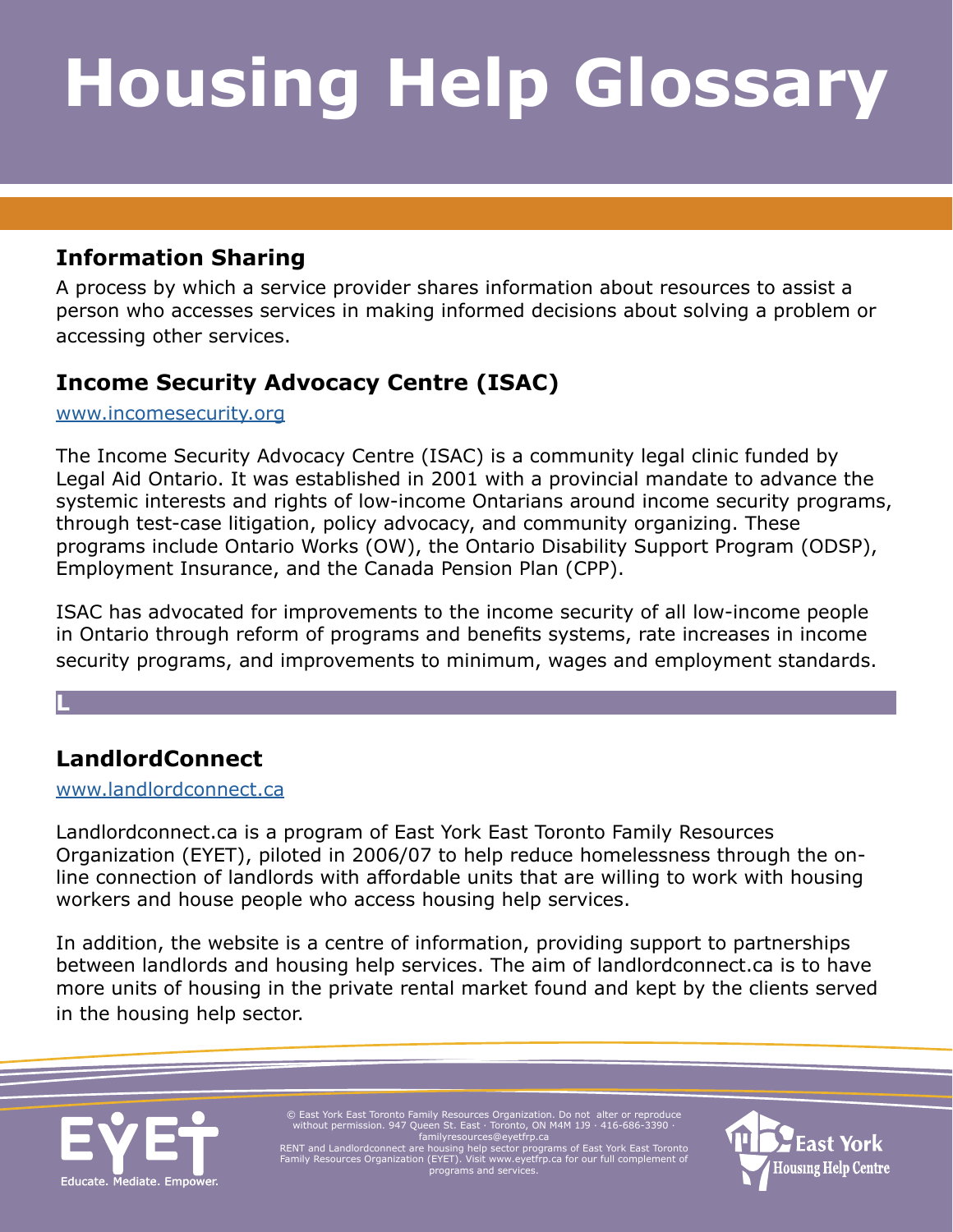## <span id="page-22-0"></span>**Legal Aid**

#### [www.legalaid.on.ca](http://www.legalaid.on.ca)

Legal Aid Ontario provides legal assistance for low-income people. Services include:

- legal representation for eligible clients who appear in court without a lawyer,
- legal aid applications and information over the phone,
- legal resources and referrals to other social assistance agencies, and
- a certificate program for complex and serious cases. (see CLEO).

If Legal Aid Ontario cannot help, it will refer people to somewhere that can.

# **LGBTTIQQ2S (SA)**

Lesbian, Gay, Bisexual, Transgender, Transsexual, Intersexed, Queer, Questioning, 2-Spirited (Spawn and Allies)

# **Landlord Self Help Centre (LSHC)**

#### [www.landlordselfhelp.com](http://www.landlordselfhelp.com)

Landlord's Self-Help Centre (LSHC) provides landlords with information and advice on their rights and responsibilities under the Residential Tenancies Act. The staff also provide landlords with advice on how to enforce their rights through notices, mediation and applications to the Landlord and Tenant Board.

# **Landlord Tenant Board (LTB)**

#### [www.ltb.gov.on.ca](http://www.ltb.gov.on.ca)

The Landlord and Tenant Board (LTB) resolve disputes between residential landlords and tenants. It also resolves eviction applications filed by non-profit housing co-operatives. The LTB also provides information about its practices and procedures and rights and responsibilities of landlords and tenants under the Residential Tenancies Act (RTA).



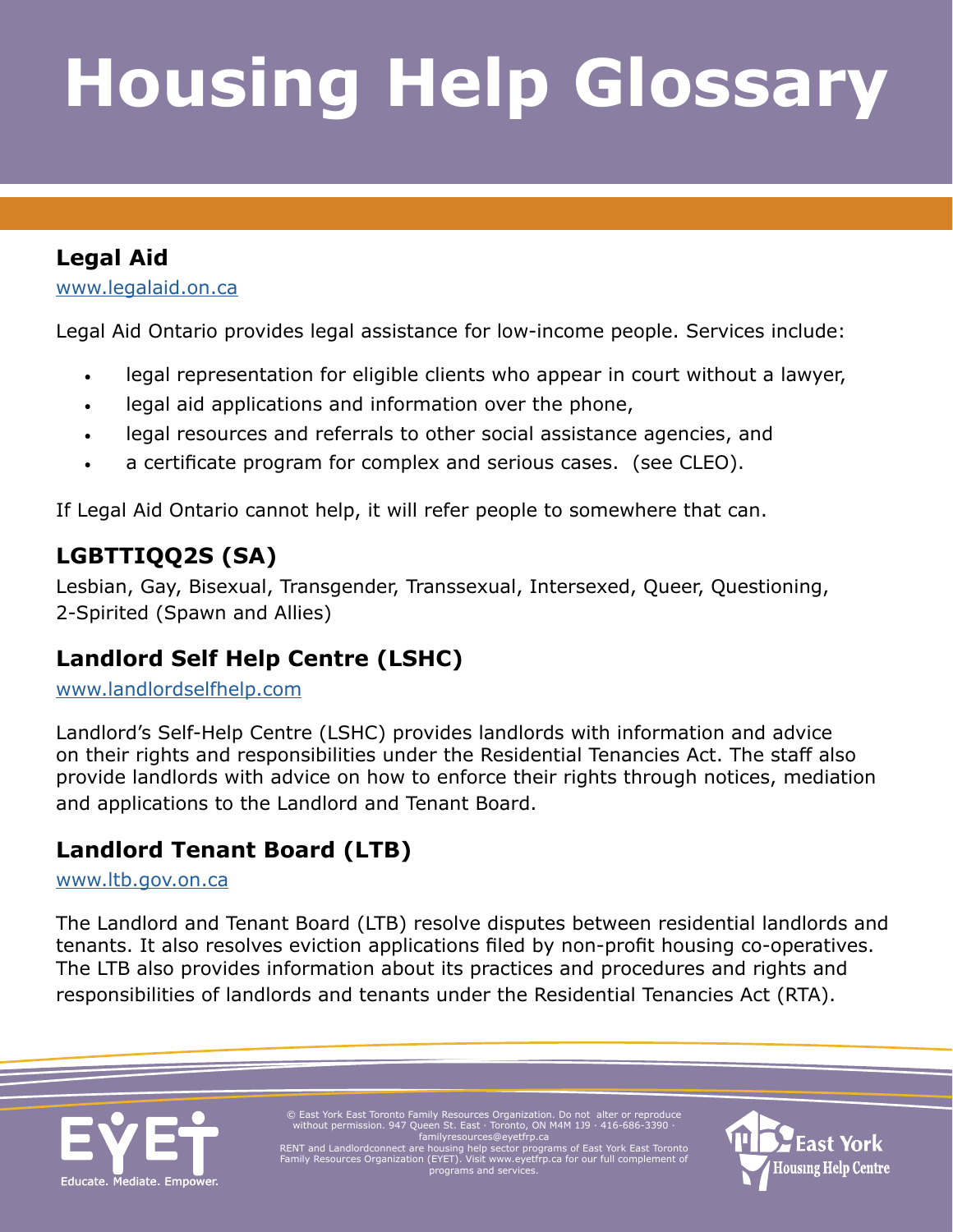#### <span id="page-23-0"></span>**M**

### **Market Rent**

The rental income that a property would command on the open market with a landlord and a tenant ready and willing to consummate a lease in the ordinary course of business; indicated by the rents that landlords were willing to accept and tenants were willing to pay in recent lease transactions for comparable space.

### **Mental Health**

This term is often used in place of referring to specific emotional and/or intellectual struggles people experience due to trauma and/or other forms of mental illness. CAMH defines mental health as finding a balance in all aspects of life including physically, mentally, emotionally, and spiritually. It is the ability to enjoy life and deal with everyday challenges - whether that involves making choices and decisions, adapting to and coping in difficult situations, or talking about one's needs and desires.

## **Mental Illness**

CAMH defines mental illness as changes in a person's thinking, mood and/or behavior that cause a lot of distress and make it difficult to do daily tasks.

## **Municipal Licensing and Standards Division (ML&S)**

[www.toronto.ca/licensing](http://www.toronto.ca/licensing) or call 311

The City of Toronto's Municipal Licensing and Standards Division is the branch of City services that monitors property standards and rooming house licensing.



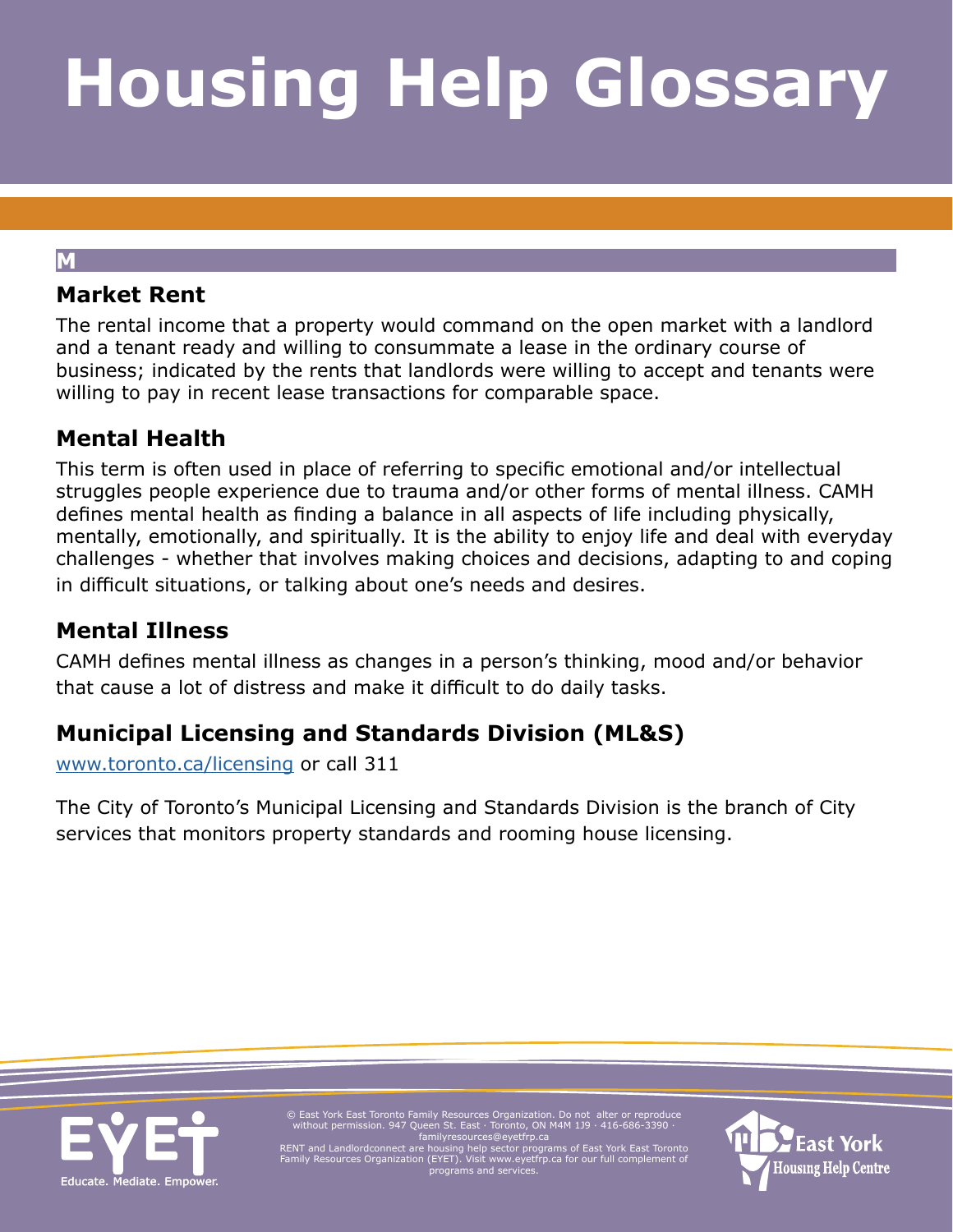## <span id="page-24-0"></span>**N**

### **Newcomer**

A newcomer is an immigrant or refugee who has been in Canada for a short time, usually less than 3 or 5 years. Newcomers have access to lots of services at settlement agencies, like language and immigrant help.

**O**

## **Old Age Security Program (OAS)**

<https://www.canada.ca/en/services/benefits/publicpensions/cpp/old-age-security.html>

The Old Age Security program (OAS) is the Government of Canada's largest pension program. It provides a monthly payment to seniors aged 65 and older who meet the Canadian legal status and residence requirements. You must have lived in Canada for at least 10 years since the age of 18 to be eligible.

• **International Agreements:** [http://www.servicecanada.gc.ca/fi-if/index.](http://www.servicecanada.gc.ca/fi-if/index.jsp?app=lst&grp=ibc&lang=eng) [jsp?app=lst&grp=ibc&lang=eng](http://www.servicecanada.gc.ca/fi-if/index.jsp?app=lst&grp=ibc&lang=eng)

## **Ontario Child Benefit (OCB)**

[www.children.gov.on.ca/htdocs/English/topics/financialhelp/ocb/index.aspx](http://www.children.gov.on.ca/htdocs/English/topics/financialhelp/ocb/index.aspx)

The Ontario Child Benefit (OCB) provides direct financial support to low to moderate income families – whether they are working or not. It helps parents with the cost of raising their children. The Ontario Child Benefit supports about one million children in over 500,000 families. It provides a maximum payment of \$1,356 per child per year. .

• **Calculator:** <http://www.fin.gov.on.ca/en/taxcredits/CalculatorQuestions.asp>



© East York East Toronto Family Resources Organization. Do not alter or reproduce without permission. 947 Queen St. East · Toronto, ON M4M 1J9 · 416-686-3390 · familyresources@eyetfrp.ca RENT and Landlordconnect are housing help sector programs of East York East Toronto Family Resources Organization (EYET). Visit www.eyetfrp.ca for our full complement of programs and services.



**Source:** [http://www.newyouth.ca/immigration/settlement-services/what-immigrant](http://www.newyouth.ca/immigration/settlement-services/what-immigrant-refugee-newcomer-undocumented-person)  [refugee-newcomer-undocumented-person](http://www.newyouth.ca/immigration/settlement-services/what-immigrant-refugee-newcomer-undocumented-person)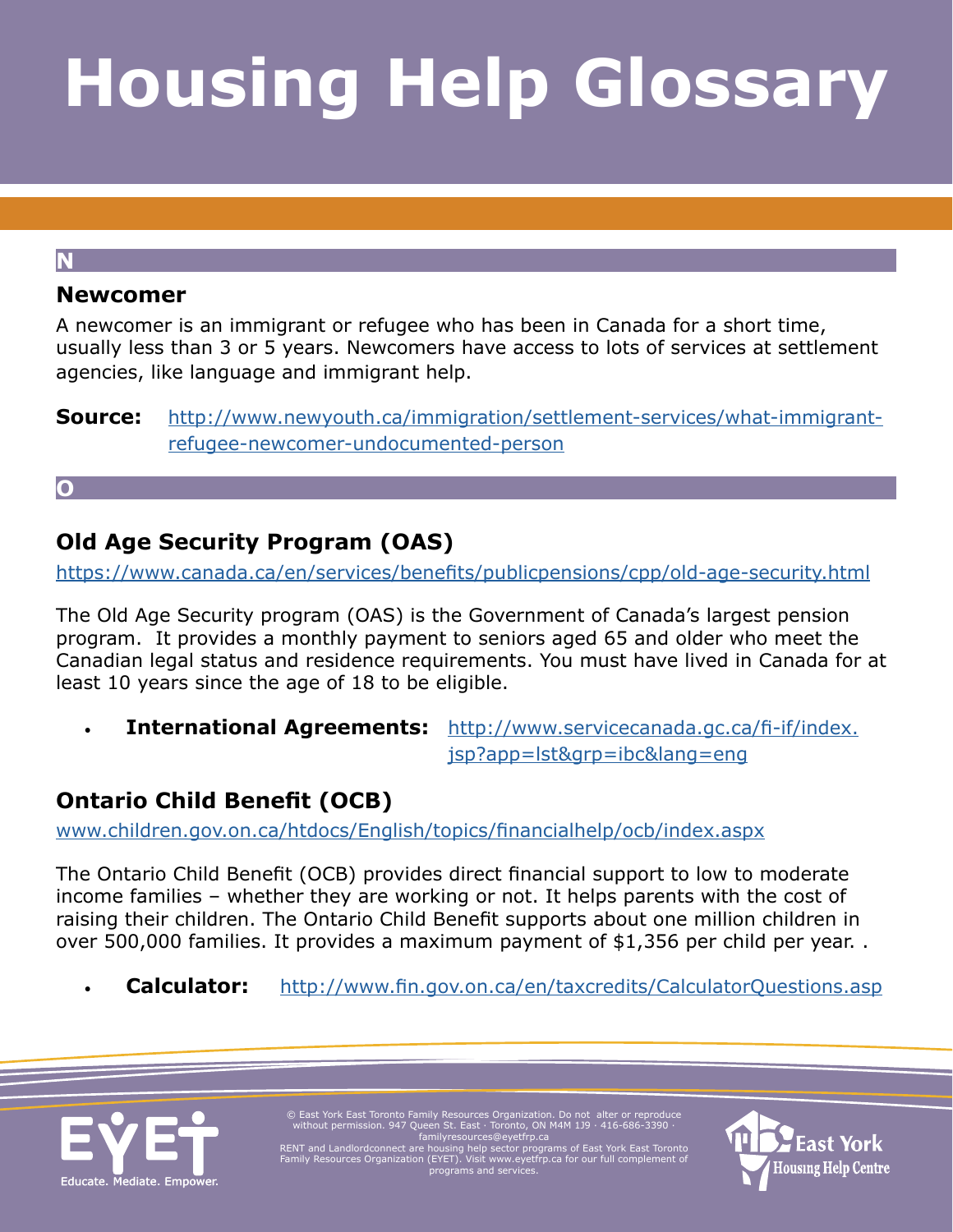## <span id="page-25-0"></span>**Ontario Disability Support Program (ODSP)**

<http://www.mcss.gov.on.ca/en/mcss/programs/social/odsp/>

The Ontario Disability Support Program (ODSP) provides income and employment support to people with disabilities.

• **Social Assistance Office Locator:** [http://appow.mcss.gov.on.ca/](http://appow.mcss.gov.on.ca/OfficeLocator/index.aspx ) [OfficeLocator/index.aspx](http://appow.mcss.gov.on.ca/OfficeLocator/index.aspx )

# **Ontario Human Rights Code (OHC)**

The Ontario Human Rights Code (OHC) is a provincial law that gives everybody equal rights and opportunities without discrimination in specific social areas such as jobs, housing, services, facilities, and contracts or agreements. The Code's goal is to prevent discrimination and harassment because of race, sex, disability, and age, to name a few of the seventeen grounds. All other Ontario laws must agree with the Code.

# **Ontario Human Rights Commission (OHRC)**

<http://www.ohrc.on.ca/en>

The Ontario Human Rights Commission works to prevent discrimination and to promote and advance human rights in Ontario. The OHRC is one pillar of Ontario's human rights system, alongside the Human Rights Tribunal of Ontario (HRTO) and the Human Rights Legal Support Centre (HRLSC).

# **Ontario Works (OW)**

[http://www1.toronto.ca/wps/portal/](http://www1.toronto.ca/wps/portal/contentonly?vgnextoid=36b2d08099380410VgnVCM10000071d60f89RCRD) [contentonly?vgnextoid=36b2d08099380410VgnVCM10000071d60f89RCRD](http://www1.toronto.ca/wps/portal/contentonly?vgnextoid=36b2d08099380410VgnVCM10000071d60f89RCRD)

The City of Toronto defines Ontario Works (OW) as a province-wide social assistance program. "Welfare" is an older term for social assistance. Employment and Social Services delivers the Ontario Works program in Toronto according to the rules in



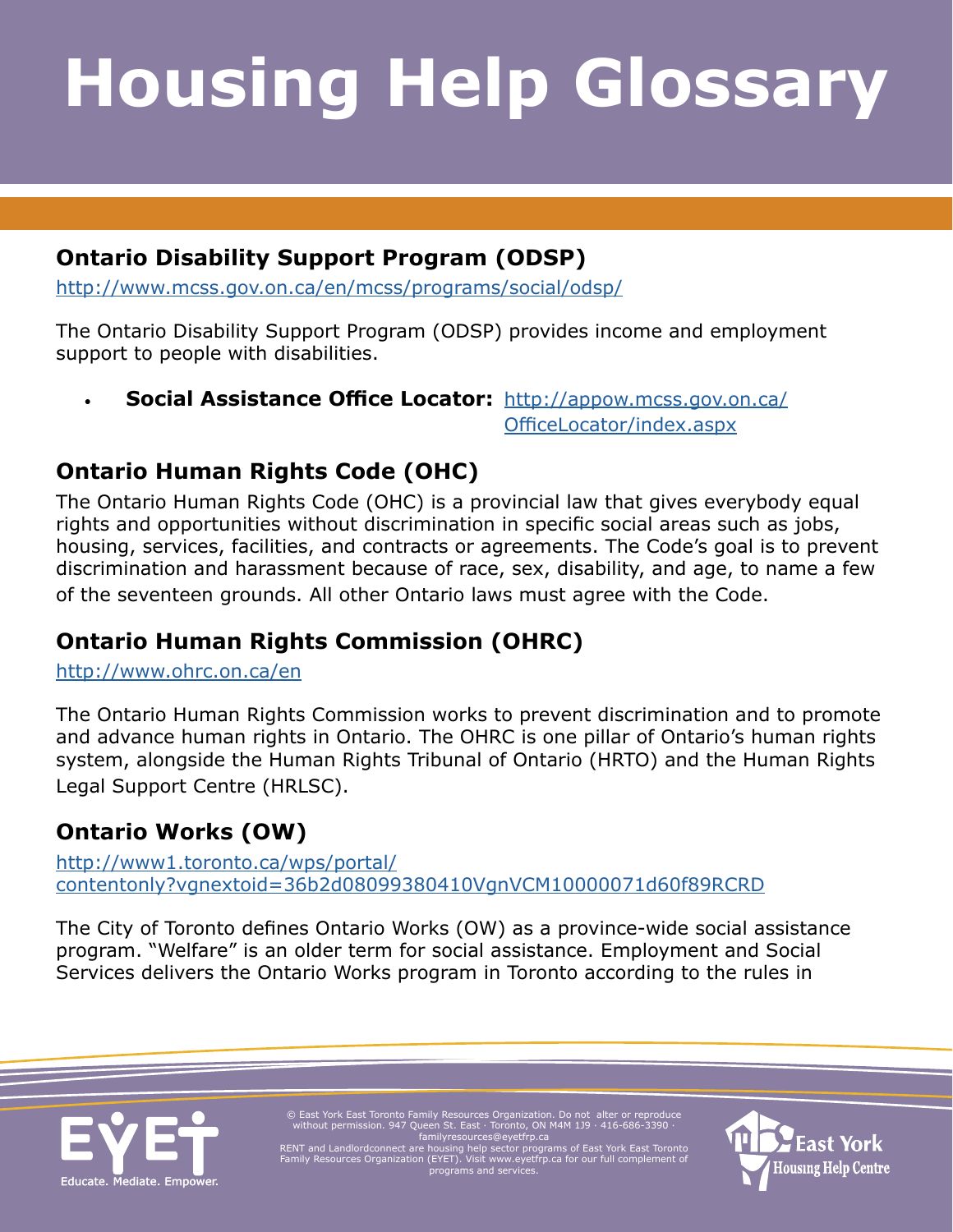<span id="page-26-0"></span>the Ontario Works Act. The program includes Employment Services and Financial Assistance.

• **Social Assistance Office Locator:** [http://appow.mcss.gov.on.ca/](http://appow.mcss.gov.on.ca/OfficeLocator/index.aspx) [OfficeLocator/index.aspx](http://appow.mcss.gov.on.ca/OfficeLocator/index.aspx)

#### **P**

### **Peer Support**

Peer support is any organized support provided by and for people with mental health and/or addictions challenges. Peer support is sometimes known as self-help, mutual aid, co-counselling or mutual support.

Peer support workers serve as educators, advocates, bridges to community resources, and partners in facilitating recovery. They build on the client's strengths, resources, and shared experiences to reshape the client's story from one of illness to one of recovery and ability. They offer empathy, compassion, and experience. Above all, they offer themselves.

## **People-First Language**

People-first language is a values-based method of describing labels and situations which started from social justice movements within (dis)Ability communities. Some examples of people first language:

### **Instead of...**

| <b>Homeless person</b> | <b>Person experiencing homelessness</b> |
|------------------------|-----------------------------------------|
| Epileptic              | Person with epilepsy                    |
| Addict                 | Person struggling with substance use    |
| Queer                  | Person who identifies as queer          |



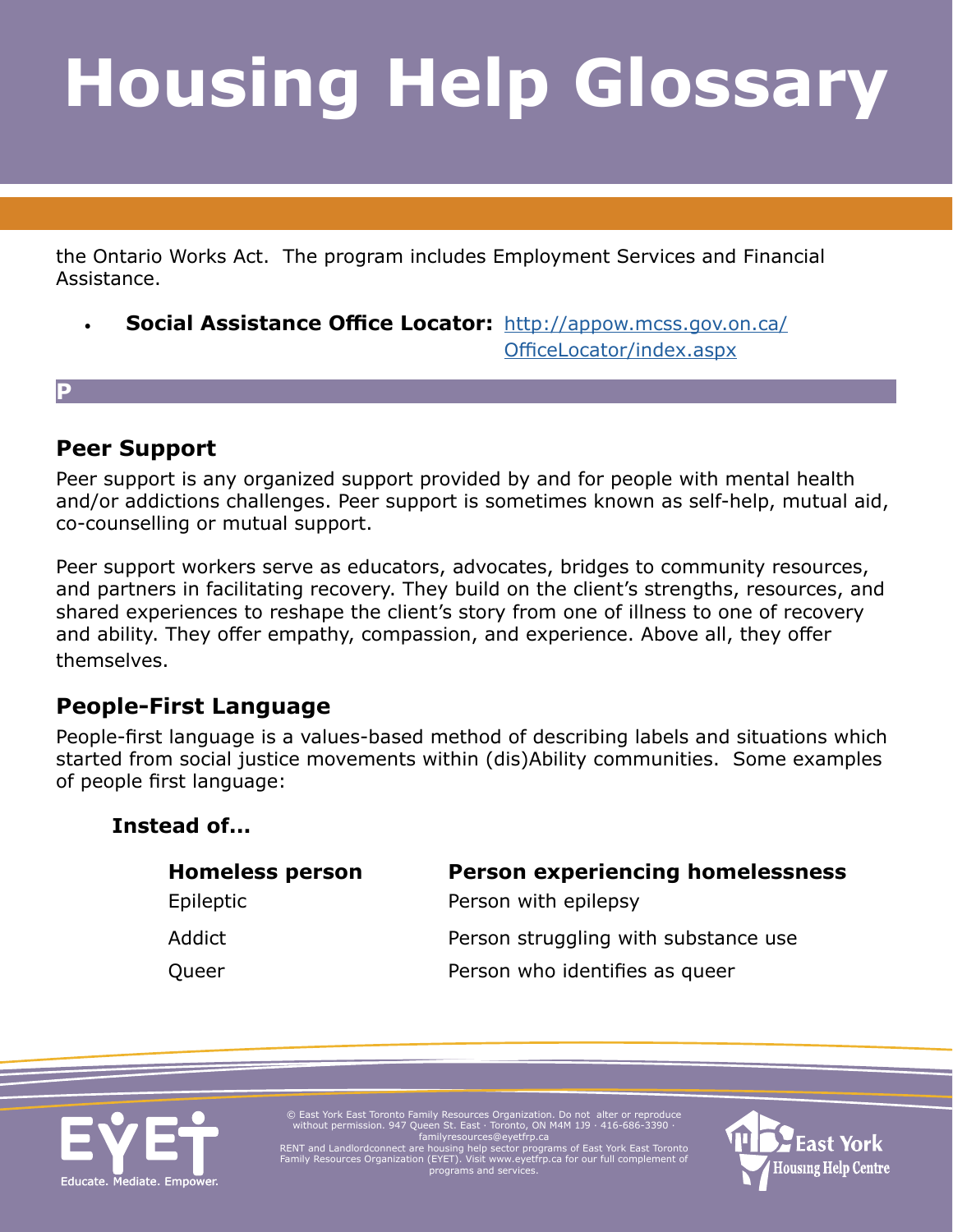## <span id="page-27-0"></span>**Person with Lived Experience**

This term is used to describe the first-hand accounts and impressions of living as a member of a minority or oppressed group. It is most often used within mental health systems, organizations, and communities: It is a term used to describe individuals who have lived through the experience of being given a mental health diagnosis, extreme states, trauma, being a 'client' or 'consumer' within the mental health system, and so on. It is meant to be an open term that includes a variety of experiences and allows individuals to self-identify the labels and language they do or don't want to use for themselves.

### **Person without Status/Non-Status Person:**

A person without status often refers a person who has not been granted permission to stay in the country, or who has stayed after their visa has expired. The term can cover a person who falls between the cracks of the system, such as a refugee claimant who is refused refugee status but not removed from Canada because of a situation of generalized risk in the country of origin.

### **Private Non-Profit**

'Private non-profit' often refers to housing owned and operated by community-based non-profit corporations, such as churches, seniors' organizations, and ethno-cultural groups. The YWCA or Fred Victor is examples of agencies that offer forms of private nonprofit housing in Toronto.

### **Property Standards**

[www.toronto.ca/apartmentstandards/index.htm](http://www.toronto.ca/apartmentstandards/index.htm)

The standards for property maintenance and occupancy prescribed in Toronto. People experiencing low-income vulnerabilities may reside in sub-standard conditions and can receive assistance from the City's Municipal Licensing and Standards (ML&S) division by following the complaints process outlined on the website.



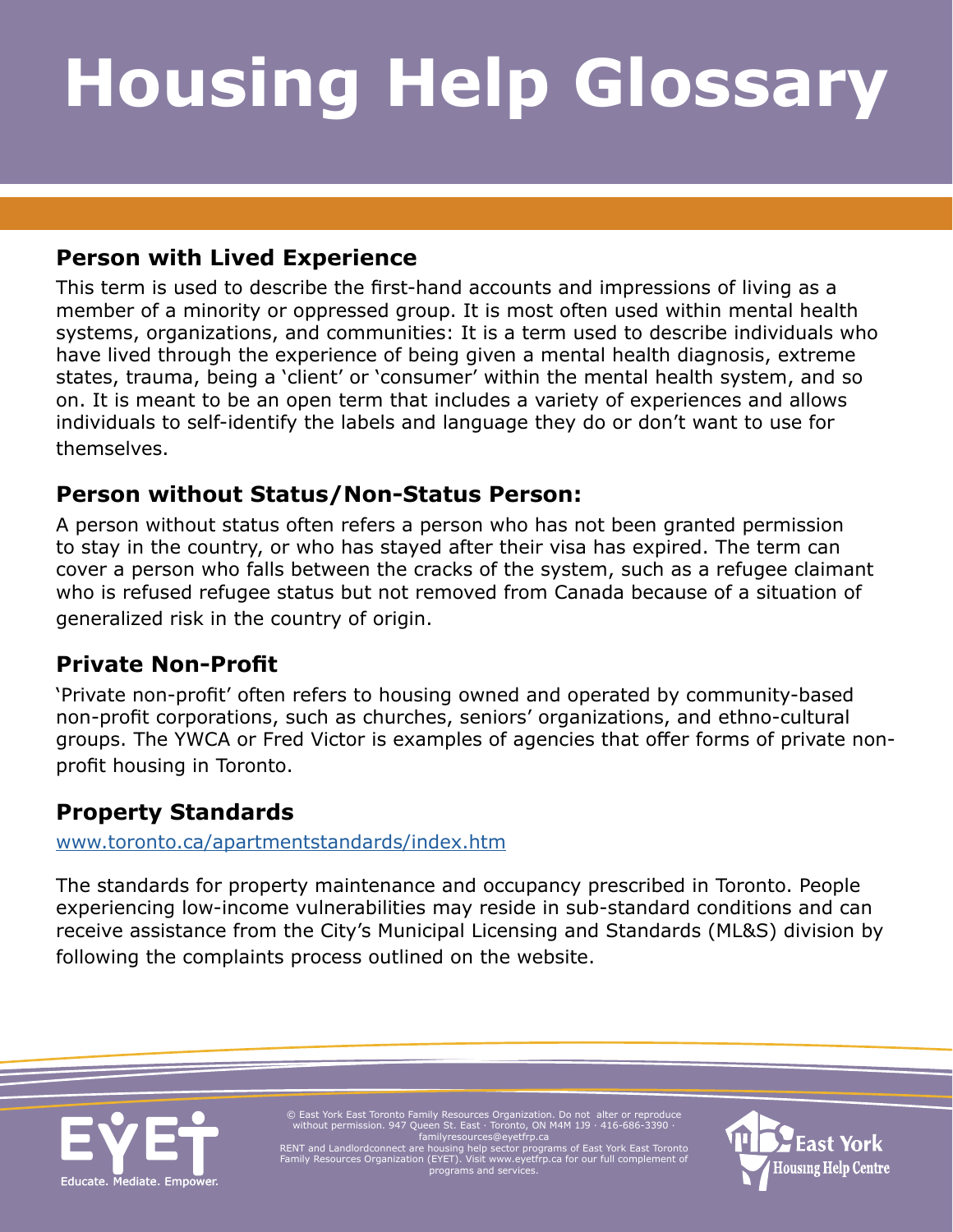#### <span id="page-28-0"></span>**R**

### **RDSP**

<http://www.esdc.gc.ca/eng/disability/savings/index.shtml>

Registered Disability Savings Plan (RDSP) helps Canadians with disabilities and their families save for the future. If you are a Canadian resident under age 60 and are eligible for the Disability Tax Credit (Disability Amount), you may be eligible for an RDSP (if you are 59, you must apply before the end of the calendar year in which you turned 59). Earnings accumulate tax-free, until you take money out of your RDSP. Parents or guardians may open an RDSP for a minor. With written permission from the holder, anyone can contribute to the RDSP. Once you open an RDSP, you may apply for Canada Disability Savings Grants and Bonds.

## **Referral**

A process involving a service provider assisting someone who accesses their services to gain access to a different agency, program, or service the original provider does not offer. Self-referral can be completed by people who access services themselves. The steps in referring someone to another worker involve:

- 1. Consent to release the personal information of the person requesting a referral is first granted.
- 2. The second agency, program, or service provider is contacted on behalf of the person's request. Often, an intake process follows through the second worker.
- 3. The first service provider follows-up in a determined amount of time to ensure the person is satisfied with the referral and there are no gaps in service.

## **Refugee**

A refugee is a person who is forced to flee from their home country due to persecution and who is located outside of their home country.

**Convention Refugee:** A convention refugee is a person who meets the



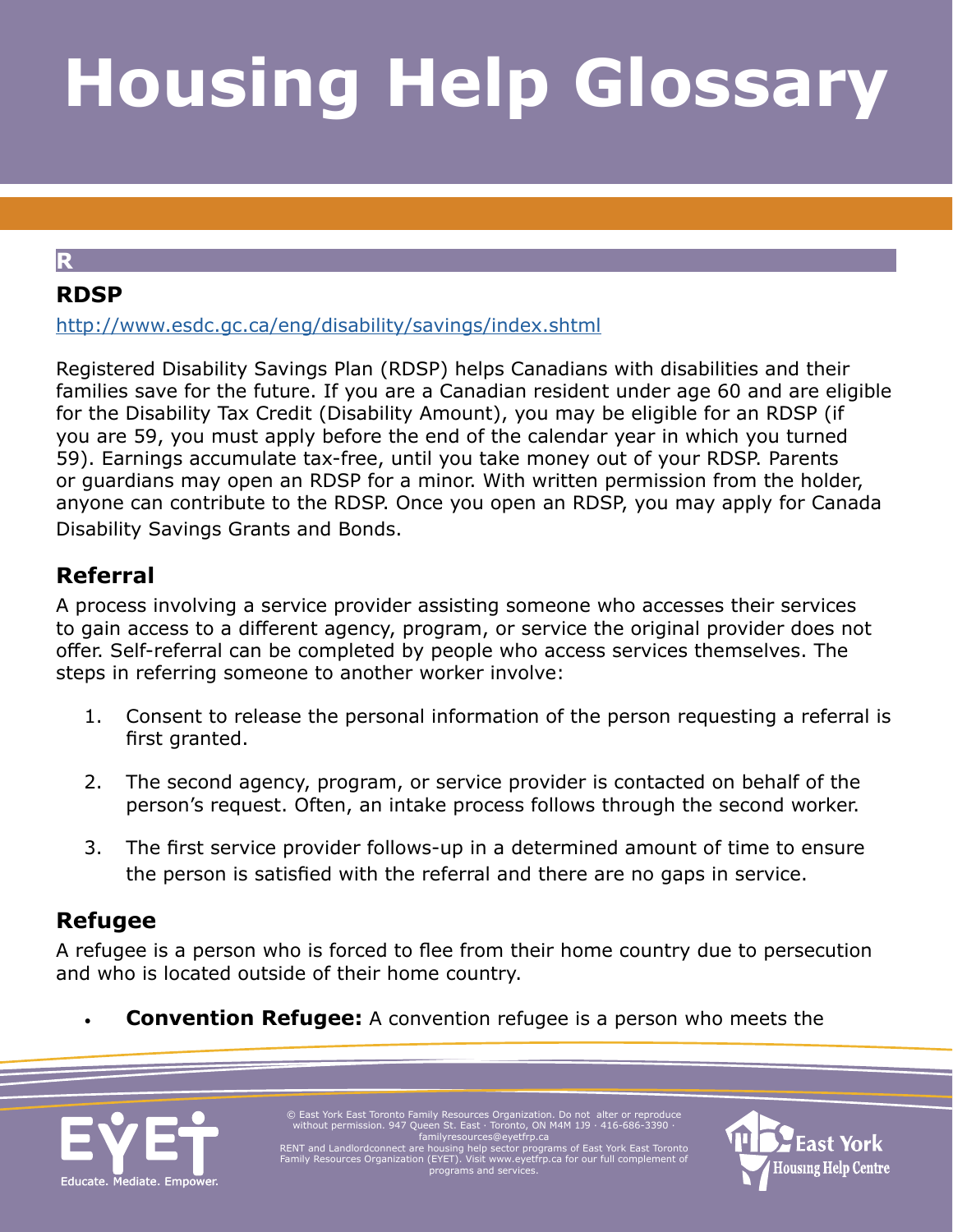<span id="page-29-0"></span>refugee definition in the 1951 Geneva Convention relating to the Status of Refugees. This definition is used in Canadian law and is widely accepted internationally. To meet the definition, a person must be outside their country of origin and have a well-founded fear of being persecuted for reasons of race, religion, nationality, membership of a particular social group or political opinion.

• **Refugee Claimant or Asylum Seeker:** A refugee claimant is a person who has fled their country and is asking for protection in another country. We don't know whether a claimant is a refugee or not until their case has been decided. 'Claimant' is the term used in Canadian law.

## **Resources Exist for Networking and Training (RENT)**

[www.housingworkers.ca](http://www.housingworkers.ca)

Resources Exist for Networking and Training (RENT) is one of the housing programs of East York East Toronto Family Resources Organization (EYET). RENT builds the capacity of the housing help sector by coordinating a network of over 1,300 housing help workers in Toronto and beyond, offering specialised training and workshops in housing, and online resources about housing help such as fact sheets, videos, and information brochures.

## **Rent Bank**

#### [www.toronto.ca/housing/rentbank.htm](http://www.toronto.ca/housing/rentbank.htm)

A City of Toronto program, delivered by Rent Bank workers at most Housing Help Centres, the Rent Bank provides limited, interest free repayable loans to eligible lowincome households facing imminent eviction for rental arrears. The maximum loan available to a household is two months' rent.

The Rent Bank Program also provides emergency rental deposit loans to eligible lowincome households requiring first and/or last months' rent deposit to move into more affordable/stable housing. SSHA's Community Initiatives Unit funds Housing Help Centres in Toronto to provide Rent Bank services.



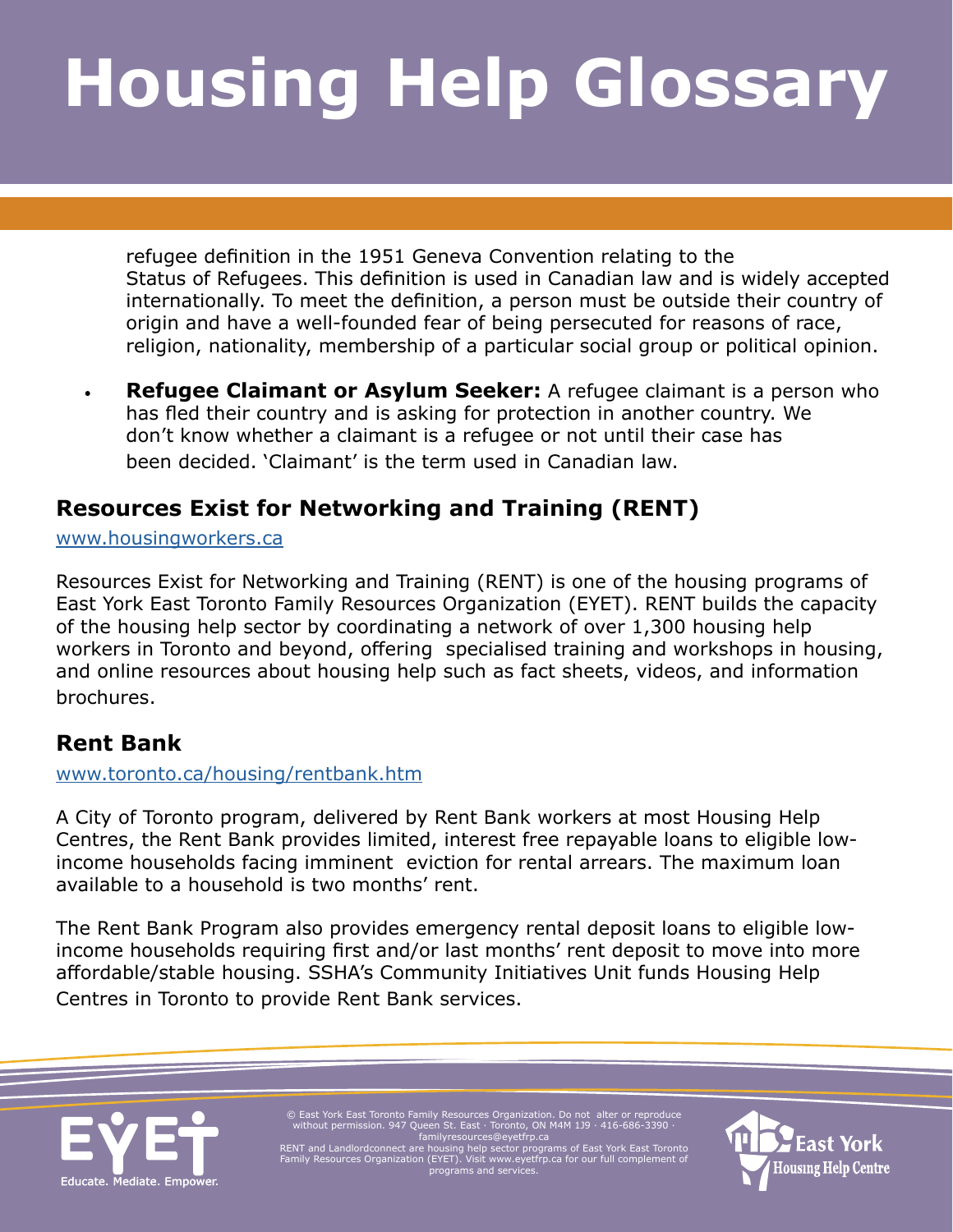## <span id="page-30-0"></span>**Rent-Geared-to-Income Housing (RGI)**

Rent-geared-to-income (RGI) housing is subsidized housing. The rent is based directly on the tenant's income, usually 30 per cent of the gross monthly household income. If you receive social assistance, the rent charges are based on the rent benefit set by the Ontario government, rather than 30 per cent of the gross monthly income. RGI housing subsidies are most often available in publicly-owned social housing, but are also available in co-operative, non-profit and private housing.

## **Rooming House**

[www.toronto.ca/licensing/rooming\\_houses.htm](http://www.toronto.ca/licensing/rooming_houses.htm)

Also referred to as multi-tenant housing. Chapter 285 Rooming Houses, Toronto Municipal Code, provides a definition for the term and compliance standards for property owners to meet. The chapter defines a rooming house as:

A building that contains dwelling rooms and may also contain one (1) or more dwelling units, where:

- A. The dwelling rooms, in total, are used or designated or intended for use as living accommodation by more than three (3) persons; and
- B. The living accommodation is provided in exchange for remuneration.

The Rooming House Chapter states that no person shall use, permit to be used, rent or offer to rent any rooming house unless a rooming house license is in force. The Chapter also states that no person shall use a licensed rooming house except for any purpose for which the license was issued.

The administration and enforcement of Chapter 285, in the former City of Toronto, falls under the jurisdiction of the Municipal Licensing & Standards Division.

# **Residential Tenancies Act (RTA)**

<http://www.mah.gov.on.ca/Page137.aspx>

Residential Tenancies Act (RTA) is the law in Ontario that is intended to provide



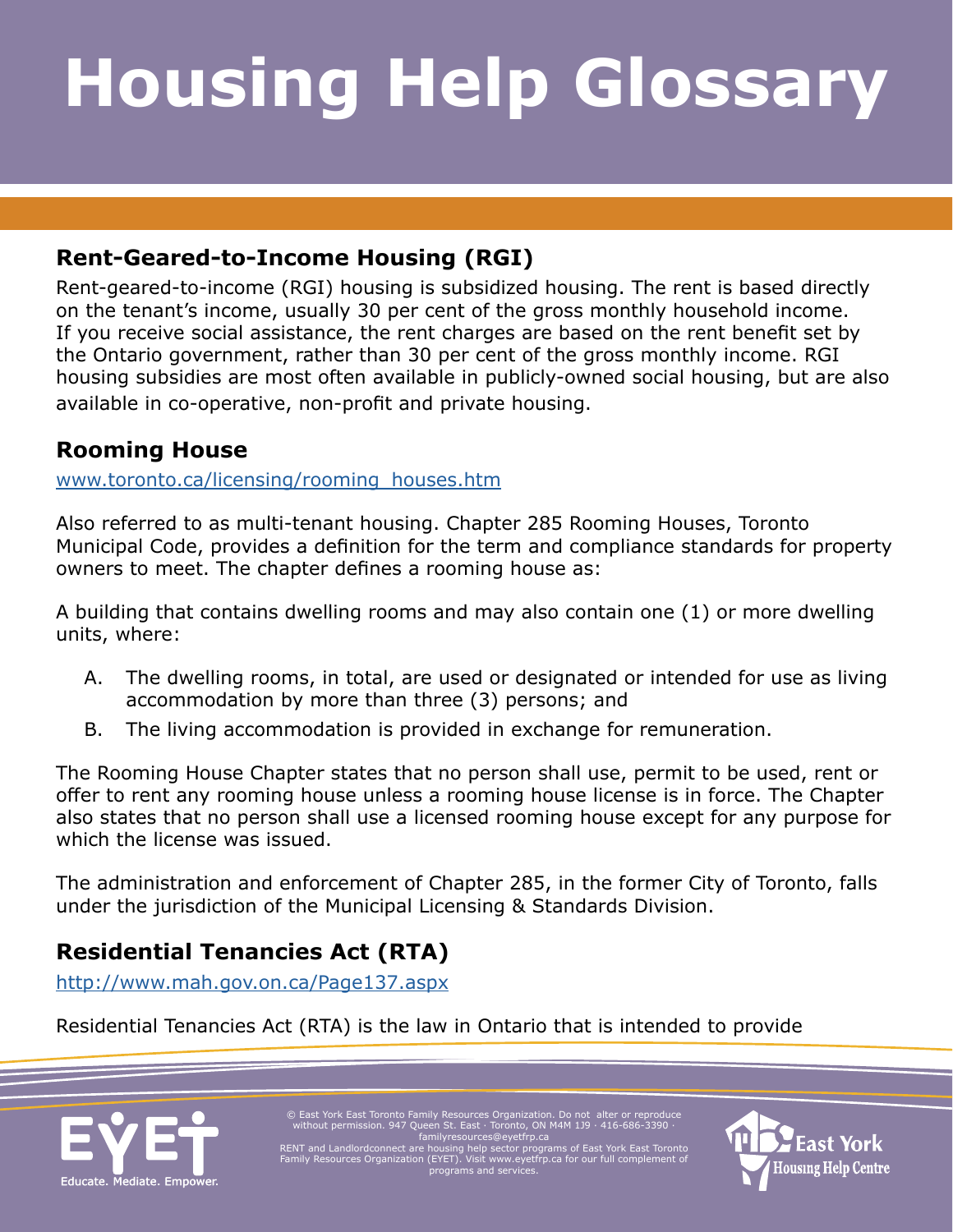<span id="page-31-0"></span>protection for residential tenants from unlawful rent increases and unlawful evictions, to establish a framework for the regulation of residential rents, to balance the rights and responsibilities of residential landlords and tenants and to provide for the adjudication of disputes and for other processes to informally resolve disputes.

• **Service Ontario E-Laws, Residential Tenancies Act, 2006:** <https://www.ontario.ca/laws/statute/06r17>

## **Streets to Homes (S2H)**

[http://www1.toronto.ca/wps/portal/](http://www1.toronto.ca/wps/portal/contentonly?vgnextoid=479dd4b4920c0410VgnVCM10000071d60f89RCRD) [contentonly?vgnextoid=479dd4b4920c0410VgnVCM10000071d60f89RCRD](http://www1.toronto.ca/wps/portal/contentonly?vgnextoid=479dd4b4920c0410VgnVCM10000071d60f89RCRD)

Streets to Homes (S2H) Program work with street-involved, homeless individuals using a Housing First strategy. Provides and coordinates mobile street outreach services in the downtown core and in other parts of the city.

## **Safety Planning**

**S**

Safety planning refers to a key practice that aims to reduce the negative health, social, and economic consequences that may ensue from being engaged in risky behaviours and/or environments. These may include recreational drug use, sex work, or domestic violence.

Safety planning seeks to reduce or eliminate the range of risks or harm people may face, not just physical violence, and includes strategies for remaining engaged with risky situations, not just avoiding them. Safety planning with someone who has accessed services may include (but is not limited to) planning safe calls, using respite care services for mothers, planning exit strategies, housing first policies and practices, teaching children how to call 911, and accessing safer drug/sex items.



© East York East Toronto Family Resources Organization. Do not alter or reproduce  $M4M$  1J9  $\cdot$  416-686-3390 familyresources@eyetfrp.ca RENT and Landlordconnect are housing help sector programs of East York East Toronto Resources Organization (EYET) programs and services.

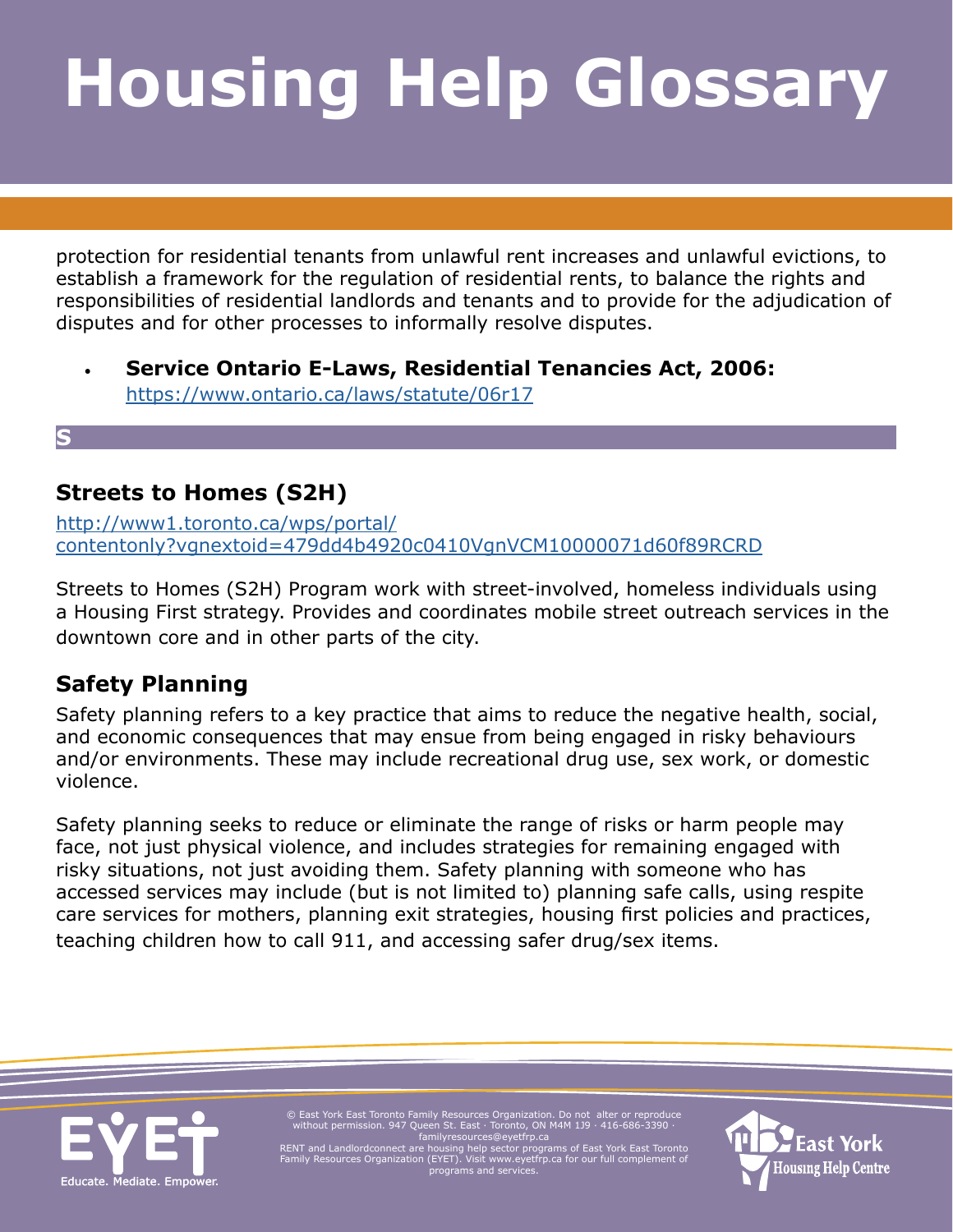## <span id="page-32-0"></span>**Self-Care**

Self-care is a specific practice used as part of managing stress and building personal resiliency. The basic premise is simply that we are taking time to nurture ourselves instead of others by attending to personal physical, spiritual, emotional, and intellectual needs to maintain and enhance our health and well-being.

## **Senior Citizen**

[www.seniors.gc.ca](http://www.seniors.gc.ca)

The definition of senior citizen varies from one government site to another. The age at which senior discounts start is usually 55. However, for many government benefits you have to be at least 60 or 65 years of age in order to qualify. For the purposes of government benefits, the age of qualification for senior's benefits is currently 65.

## **Service Provider (Front-line Employee)**

A service provider is an employee in their professional role providing services to someone else - sometimes referred to as service users or clients.

# **Service User (Client)**

A service user is a person who accesses services while not in their professional role.

## **Sex Work**

Sex work is defined by the Canadian Union of Employees (CUPE) as an umbrella term that includes erotic dancing, erotic modeling and acting, telephone sex, massage, and escorting. Prostitution is but one form of sex work. Sex workers are frequently exploited and at risk, working under difficult conditions. Yet they have no protection because certain aspects of their work are deemed illegal and they are oftentimes regarded as criminals.



© East York East Toronto Family Resources Organization. Do not alter or reproduce without permission. 947 Queen St. East  $\cdot$  Toronto, ON M4M 1J9  $\cdot$  416-686-3390  $\cdot$ familyresources@eyetfrp.ca RENT and Landlordconnect are housing help sector programs of East York East Toronto Resources Organizat

programs and services.

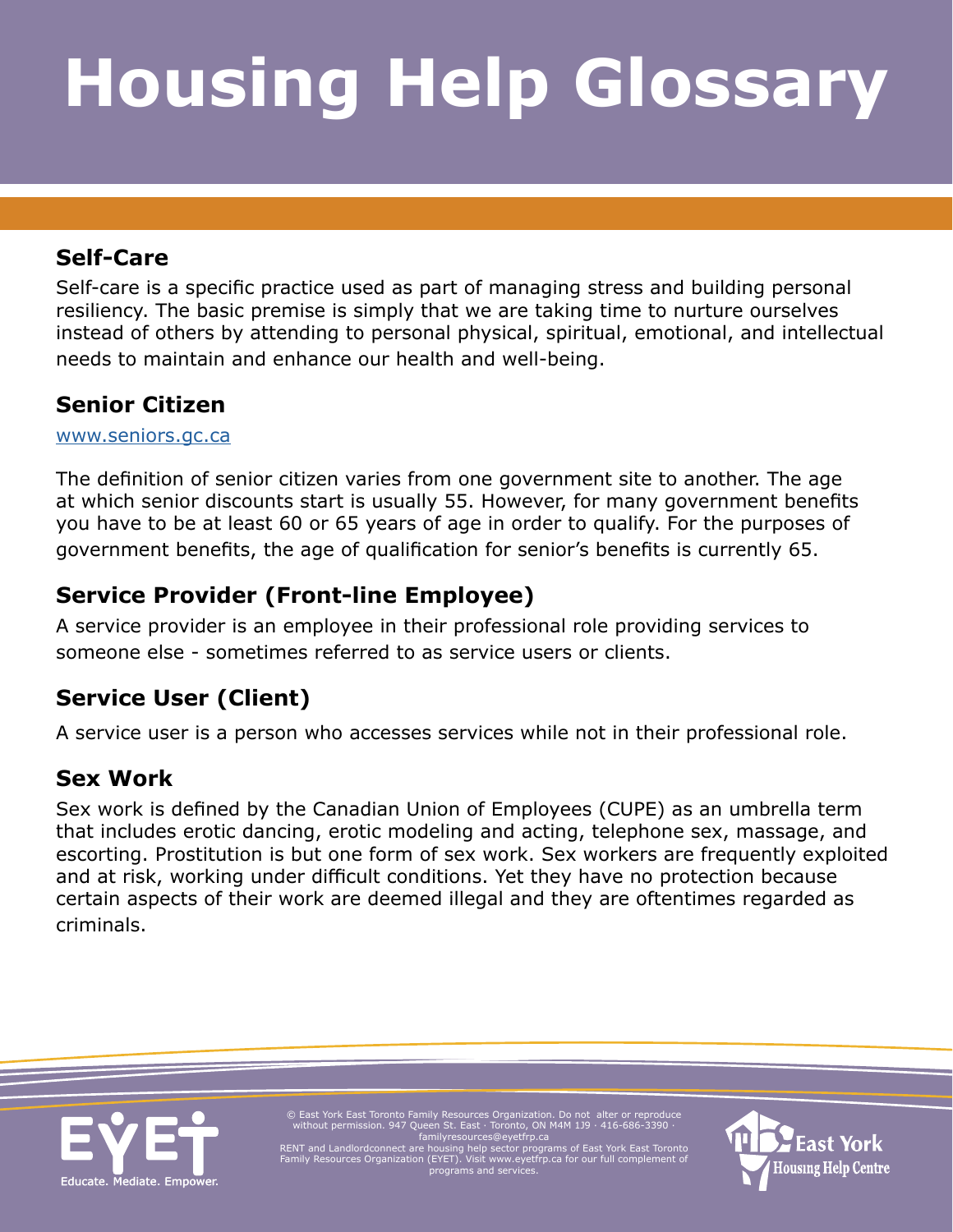## <span id="page-33-0"></span>**Supportive Housing and Diversity Group (SHAD)**

<http://www.loftcs.org/about/resources/>

Supportive Housing and Diversity Group (SHAD) is a group of 9 Toronto-based agencies whose objective is to improve housing stability for people from racialized groups with mental health and addictions issues who access housing help services.

• **SHAD Toolkit:** [www.loftcs.org/publications/SHAD-toolkit-final-web\[1\].pdf](http://www.loftcs.org/publications/SHAD-toolkit-final-web[1].pdf)

## **Streets to Homes Assessment and Referral Centre (SHARC)**

[http://www1.toronto.ca/wps/portal/](http://www1.toronto.ca/wps/portal/contentonly?vgnextoid=d75dd4b4920c0410VgnVCM10000071d60f89RCRD) [contentonly?vgnextoid=d75dd4b4920c0410VgnVCM10000071d60f89RCRD](http://www1.toronto.ca/wps/portal/contentonly?vgnextoid=d75dd4b4920c0410VgnVCM10000071d60f89RCRD)

A City of Toronto program, the Streets to Homes Assessment and Referral Centre (SHARC) offers services to the most vulnerable people who are street involved. Many services are available, but the goal of SHARC is to assist with accessing permanent housing quickly.

# **Smuggling**

Human smuggling is a business transaction between two willing parties involving movement across borders, usually by illegal means. It occurs with the consent of a person(s), and the transaction usually ends upon arrival. Despite best efforts, smuggled persons may become victims of human trafficking at any point in the smuggling process which makes initial consent irrelevant for prosecution.

# **Special Priority Household Category (SPHC)**

[www.housingconnections.ca/pdf/SPHC%20-%20how%20to%20meet%20](http://www.housingconnections.ca/pdf/SPHC%20-%20how%20to%20meet%20requirements. pdf) [requirements. pdf](http://www.housingconnections.ca/pdf/SPHC%20-%20how%20to%20meet%20requirements. pdf)

The Special Priority Household Category (SPHC) is a program of Housing Connections that gives priority to those who experienced abuse; lives with or has lived with their abuser; and, plans to live permanently apart from the abuser.



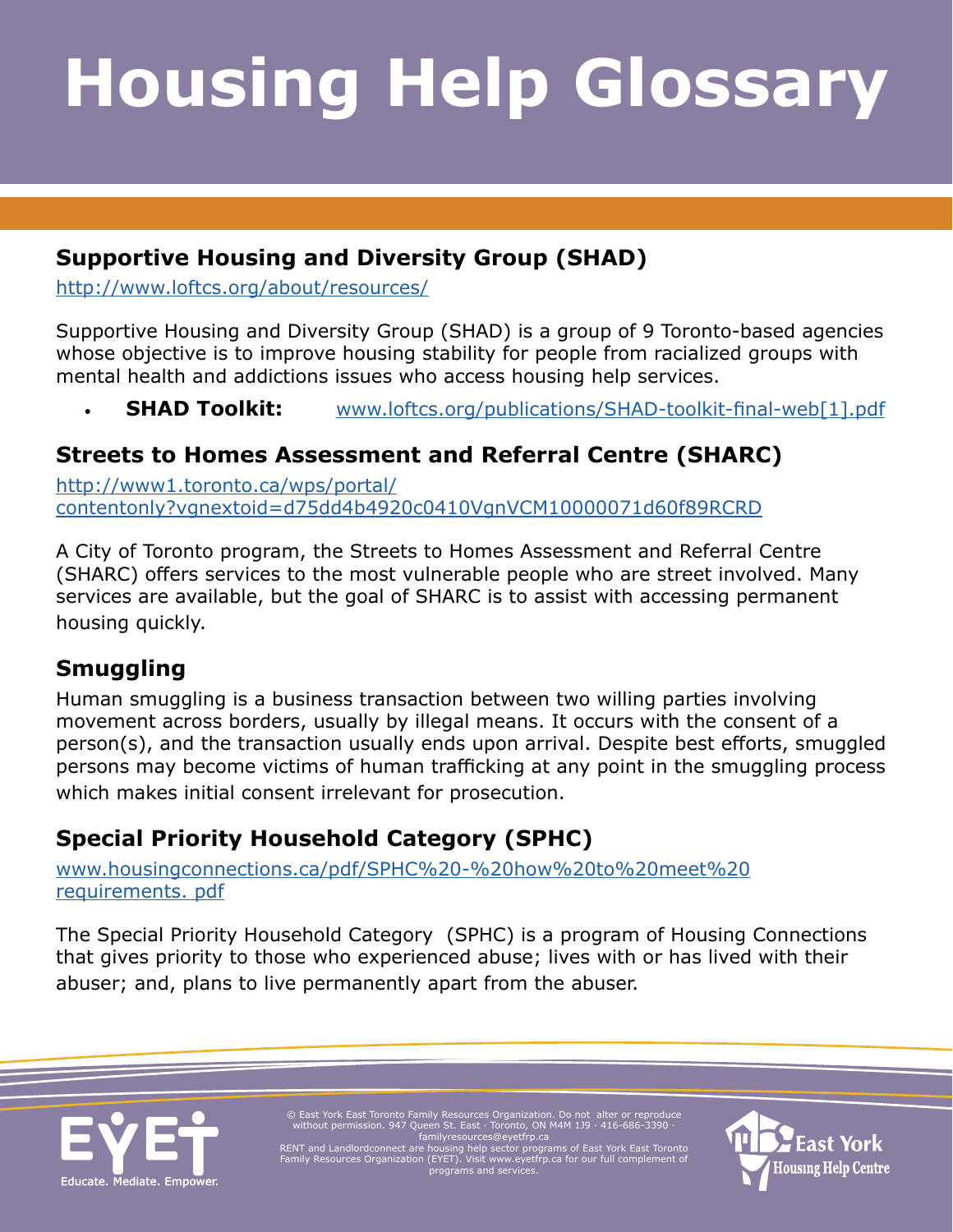## <span id="page-34-0"></span>**SSHA**

[www.toronto.ca/housing/index.htm](http://www.toronto.ca/housing/index.htm)

A branch of the City of Toronto, the Shelter, Support and Housing Administration (SSHA) coordinates and oversees all aspects of services and funding regarding social housing, shelters, and homelessness services in Toronto. This includes (but is not limited to): Community Initiatives, Emergency Human Services, Homelessness Partnering Strategies, Housing and Homelessness Supports and Initiatives, Hostel Services, Social Housing, Streets to Homes, and Tenant and Landlord Resources.

## **Status Indian**

An individual recognized by the federal government as being registered under the Indian Act is referred to as a Registered Indian (commonly referred to as a Status Indian). Status Indians are entitled to a wide range of programs and services offered by federal agencies and provincial governments. Over the years, there have been many rules for deciding who is eligible for registration as an Indian under the Indian Act. Important changes were made to the Act in June 1985, when Parliament passed Bill C-31,

An Act to Amend the Indian Act, to bring it in line with the Canadian Charter of Rights and Freedoms, and again in 2011 with the coming into force of Bill C-3: Gender Equity in Indian Registration Act.

## **Subsidized Housing/Social Housing**

[http://www1.toronto.ca/wps/portal/](http://www1.toronto.ca/wps/portal/contentonly?vgnextoid=310fab2cedfb0410VgnVCM10000071d60f89RCRD) [contentonly?vgnextoid=310fab2cedfb0410VgnVCM10000071d60f89RCRD](http://www1.toronto.ca/wps/portal/contentonly?vgnextoid=310fab2cedfb0410VgnVCM10000071d60f89RCRD)

In Toronto, subsidized housing is often also referred to as social housing. Responsible for the funding and administration of social housing programs in the City of Toronto, the Social Housing Unit makes sure that housing providers adhere to program requirements; establishes operating policies and provides housing organizations with advice and guidance. Applications for rent-geared-to-income (RGI) assistance are processed through Housing Connections' centralized waiting list.



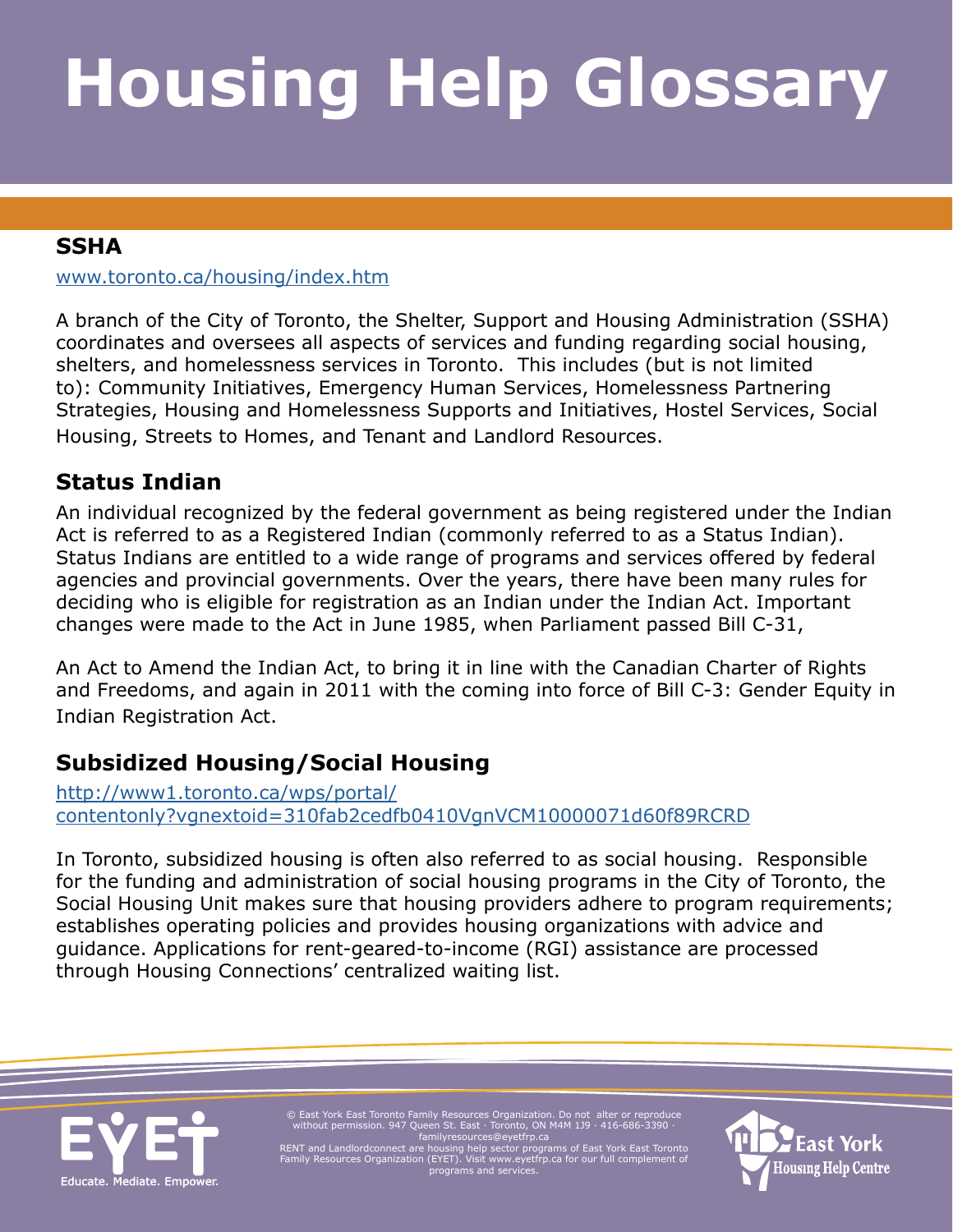<span id="page-35-0"></span>Social housing refers to non-profit or co-operative housing communities where some or all the rents are subsidized. Households pay about 30% of gross income on shelter.

## **Supportive Housing**

<http://www.tosupportivehousing.ca/>

Supportive housing is broadly described as any housing options that fill the wide gap between independent living in the community and dependent living in an institutional setting. It is permanent (no limit or length of stay) affordable housing, in any housing configuration (high-rise, single, low-rise, etc.), with some form of care component that is designed to help people maintain their housing. It includes a cost-effective combination of affordable housing and services that help people live more stable, productive lives.

**T**

# **Toronto Community Housing Corporation (TCHC)**

#### [www.torontohousing.ca](http://www.torontohousing.ca)

Toronto Community Housing Corporation is a non-profit corporation owned by the City of Toronto. The TCHC is governed by a Board of Directors appointed by City Council.

Toronto Community Housing is the largest social housing provider in Canada and the second largest in North America. It is home to about 110,000 low and moderate-income tenants in nearly 60,000 households.

## **Tenant Defense Fund (TDF)**

[http://www1.toronto.ca/wps/portal/](http://www1.toronto.ca/wps/portal/contentonly?vgnextoid=7450a98a21ab0510VgnVCM10000071d60f89RCRD) [contentonly?vgnextoid=7450a98a21ab0510VgnVCM10000071d60f89RCRD](http://www1.toronto.ca/wps/portal/contentonly?vgnextoid=7450a98a21ab0510VgnVCM10000071d60f89RCRD)

The Tenant Defense Fund (TDF) assists tenants to challenge rent increases above the guideline, demolitions or condo conversions. The TDF is a program established by the City of Toronto that helps tenants preserve affordable rental housing. The Fund supports a Tenant Support Grant Program and a Tenant Outreach and Organizing Program.



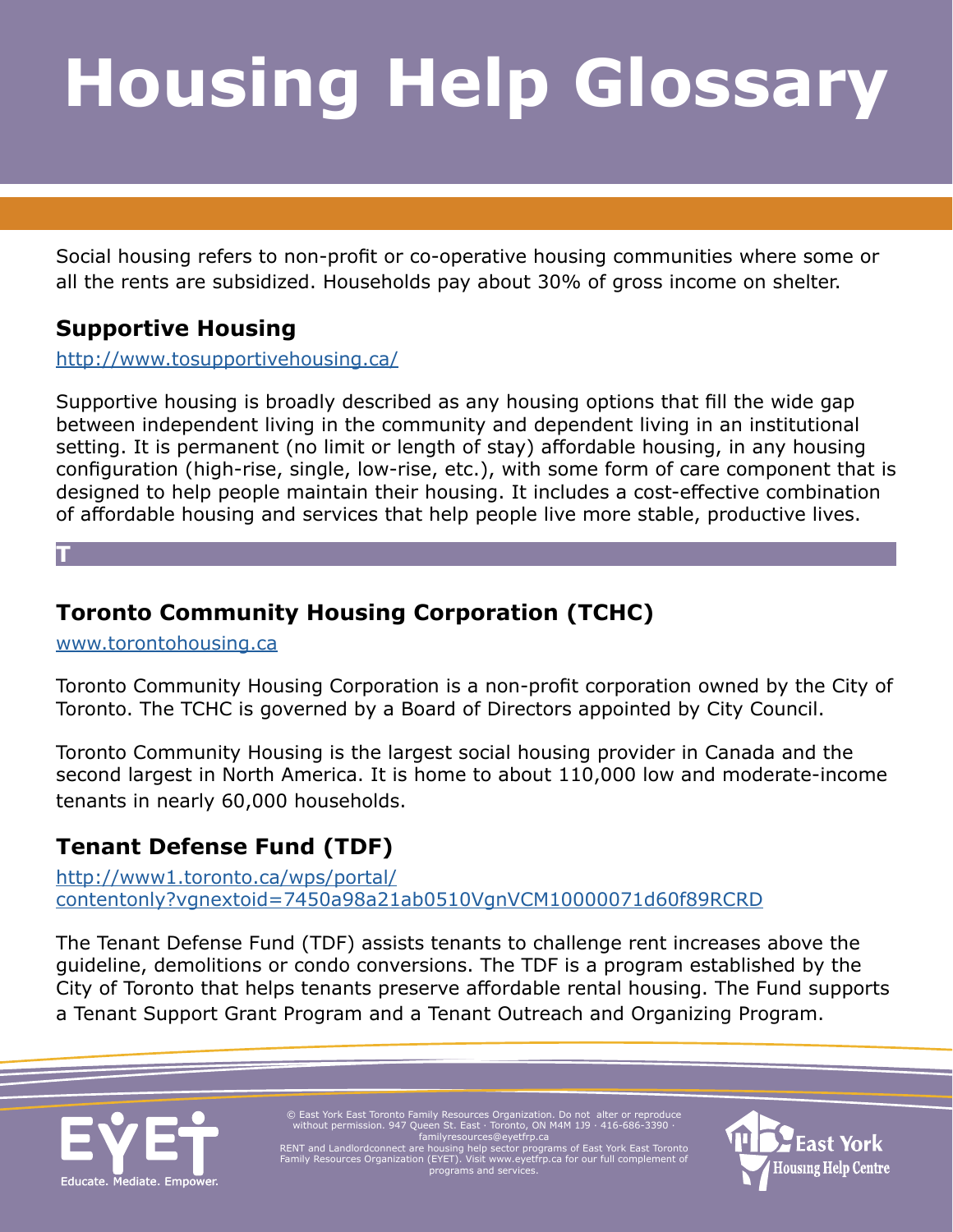## <span id="page-36-0"></span>**Toronto Drop-In Network (TDIN)**

#### [www.tdin.ca](http://www.tdin.ca)

The Toronto Drop-In Network (TDIN) is an active coalition of over 50 drop-in centres throughout the City of Toronto that works with people who are homeless, marginally housed or socially isolated. Our Network includes drop-ins of all sizes and with a diversity of philosophies that serve men, women, transgender people, youth, seniors and families.

## **Toronto Hostels Training Centre (THTC)**

[www.thtcentre.com](http://www.thtcentre.com)

The Toronto Hostels Training Centre offers practical, financially accessible training curriculum for hostel/shelter staff, managers, volunteers, students in job placements and agency board members. The Training Centre produces two calendars annually, providing over 120 workshops in a wide range of subjects.

## **Trafficking**

Trafficking or human trafficking is often described as a modern form of slavery. It involves the recruitment, transportation, and/or harbouring of persons for the purpose of exploitation, typically for sexual exploitation or forced labour. Victims are forced to provide their services (often sexual) or labour under circumstances where they fear for their safety or that of someone known to them if they refuse to provide that service or labour. Victims suffer physical, sexual and emotional abuse including threats of violence or actual harm, which is compounded by their living and working conditions.

### **Trans**

An umbrella term that describes people with diverse gender identities and gender expressions that do not conform to stereotypical ideas about what it means to be a girl/woman or boy/man in society. The word trans is used to include people who might also call themselves any of these very different words: transsexual/transgender/ genderqueer/ genderfluid/bigender/ queer/cross-dresser/drag queen/drag king. It can



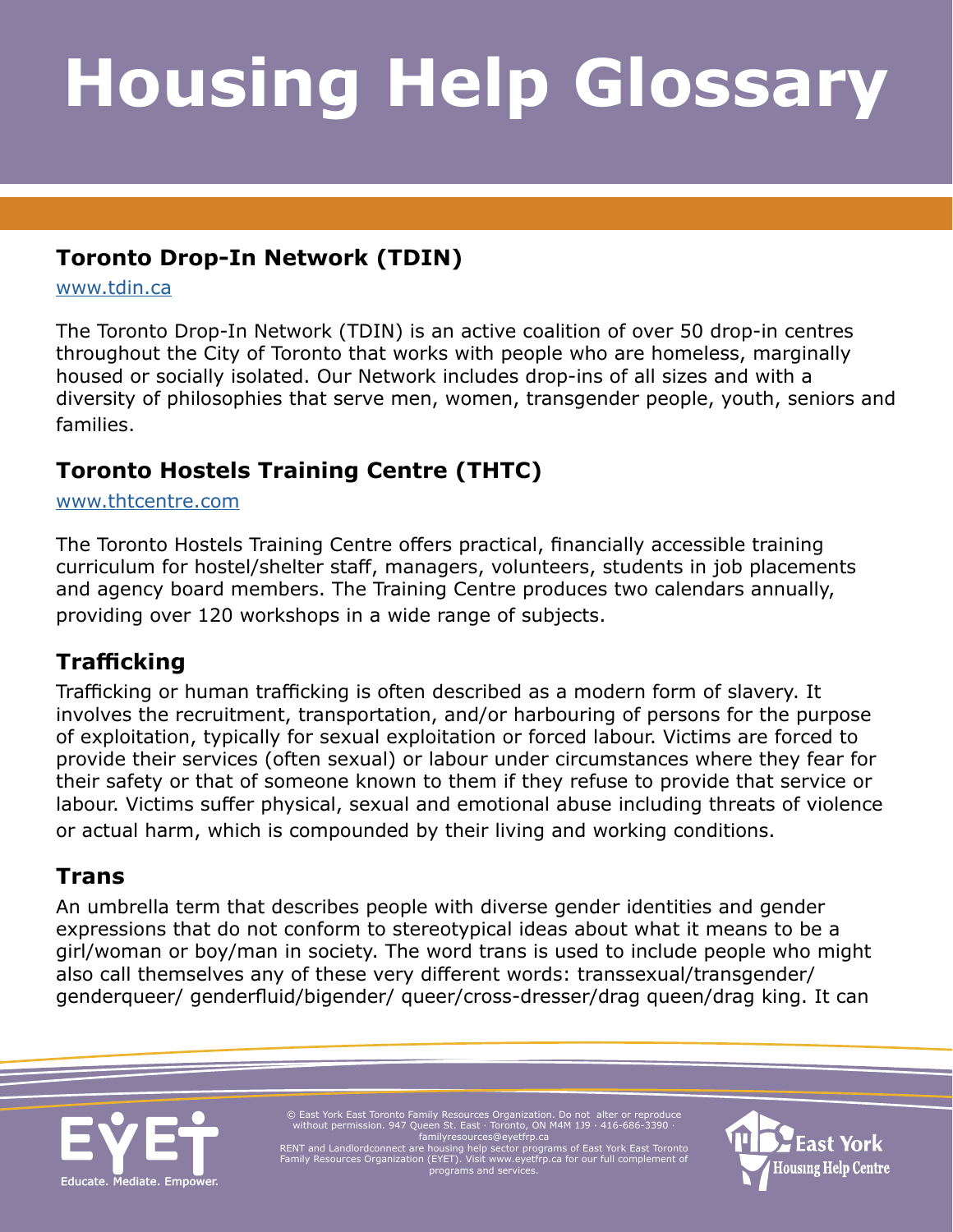<span id="page-37-0"></span>also include some people who identify as Two Spirit.

• **Media Reference Guide – Discussing Trans and Gender-Diverse People:** [https://rainbowhealth.wpengine.com/wp-content/uploads/](https://rainbowhealth.wpengine.com/wp-content/uploads/woocommerce_uploads/2016/01/Media-Reference-Guide-Trans-and-Gender-Diverse-People.pdf) [woocommerce\\_uploads/2016/01/Media-Reference-Guide-Trans-and-Gender-](https://rainbowhealth.wpengine.com/wp-content/uploads/woocommerce_uploads/2016/01/Media-Reference-Guide-Trans-and-Gender-Diverse-People.pdf)[Diverse-People.pdf](https://rainbowhealth.wpengine.com/wp-content/uploads/woocommerce_uploads/2016/01/Media-Reference-Guide-Trans-and-Gender-Diverse-People.pdf)

## **Transitional Housing**

For people who have been homeless transitional housing is seen as an intermediate step between shelter living (or being on the streets) and having one's own place, which in some cases may mean supportive housing. Transitional housing typically is short term (with limits on the length of stay), offers people their own private rooms, and is intended to provide a supportive living environment, as well as tools and opportunities for social and skills development.

## **Trusteeship**

Trusteeship occurs when an individual's finances are managed by/with another individual, agency, or government branch. There are different types of trusteeship:

- **1. Voluntary Trusteeship:** This is a homelessness prevention program and a harm reduction tool designed to help individuals who are at high risk of falling into rental arrears and become homeless as a result of money management issues. People who choose to access this kind of program can have their income directed to the agency that offers trusteeship and plan with service providers how they want their money paid to them throughout the month. Staff can also pay for bills and goods as needed. These programs are often client-centered and harm reduction based. The aim is to help people gain budgeting skills, save money, maintain housing and move toward traditional banking. Financial Literacy workshops and counselling is also often offered in conjunction to trusteeship programs.
- **2. Non-Voluntary Trusteeship**: A trusteeship occurs when an employee at the Ontario Disability Support Program (ODSP) appoints a person or organization (like The Office of the Public Guardian and Trustee) to manage income



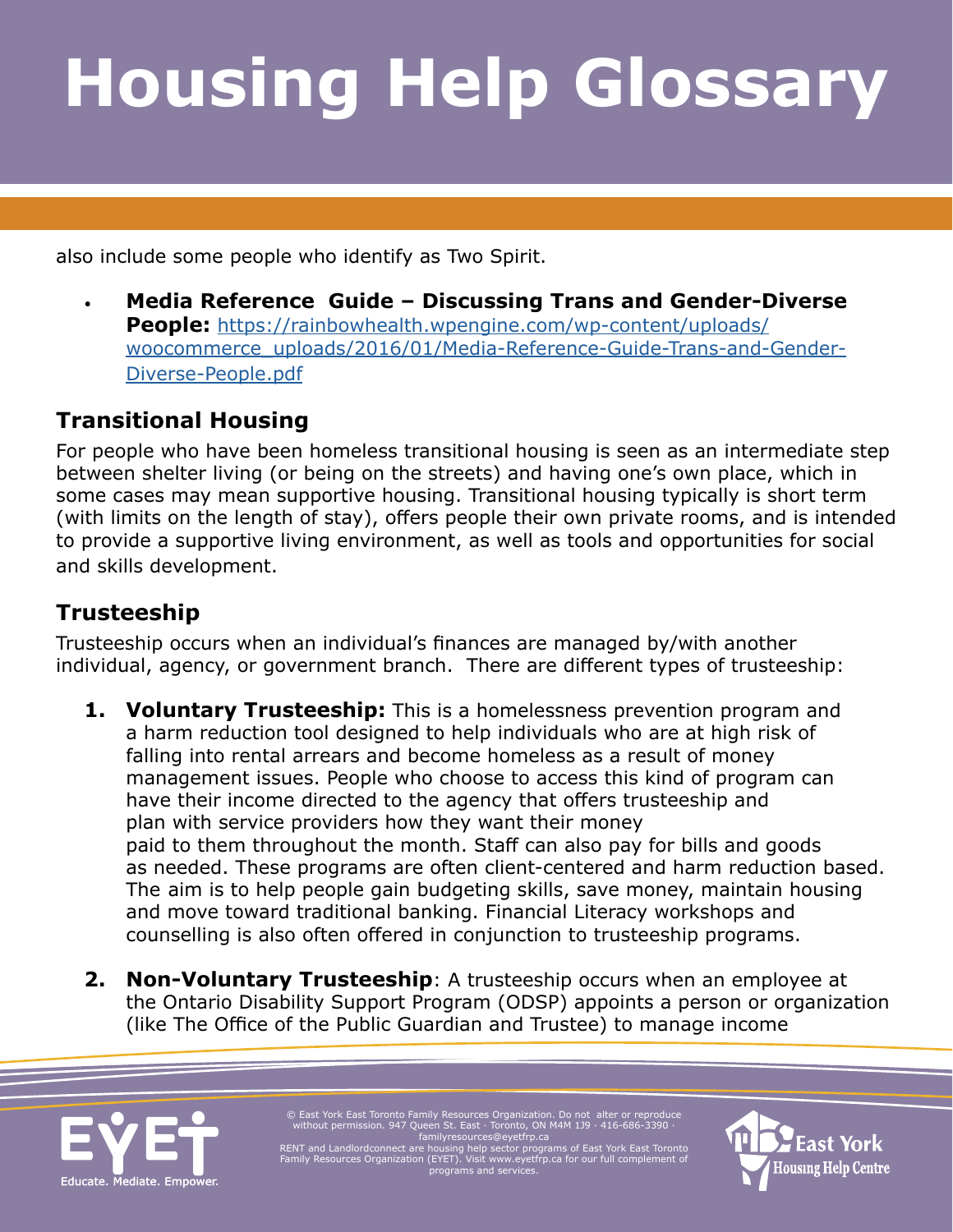<span id="page-38-0"></span>support from ODSP on behalf of a recipient. According to the Mental Health Act or the Substitute Decisions Act, a doctor or capacity assessor may make a legal finding that someone is incapable of managing property under the conditions that they are not able to understand information relevant to making financial decisions and cannot appreciate the consequences of such decisions. If someone is found to be incapable of managing property, you have the right to challenge this finding before an administrative tribunal called the Consent and Capacity Board. **Source:** [www.attorneygeneral.jus.gov.on.ca/](http://www.attorneygeneral.jus.gov.on.ca/english/family/pgt/) [english/family/pgt/](http://www.attorneygeneral.jus.gov.on.ca/english/family/pgt/)

**3. Continuing Power of Attorney for Property:** Power of Attorney is a legal document that gives someone else the power to act on one's behalf. This person is called an "attorney". One can assign a Power of Attorney for Property if one becomes mentally incapable to help manage finances "Property" includes money, home, and anything else owned Power of Attorney for Property can be given for a limited time or indefinitely.

**Source:** [www.cleo.on.ca/en/publications/continuing](http://www.cleo.on.ca/en/publications/continuing)

#### **W**

## **Wellesley Institute**

[www.wellesleyinstitute.com](http://www.wellesleyinstitute.com)

Wellesley Institute works in research and policy to improve health and health equity in the GTA through action on the social determinants of health. Its mission is to advance population health and reduce health inequities by driving change on the social determinants of health through applied research, effective policy solutions, knowledge mobilization, and innovation.



© East York East Toronto Family Resources Organization. Do not alter or reproduce without permission. 947 Queen St. East  $\cdot$  Toronto, ON M4M 1J9  $\cdot$  416-686-3390  $\cdot$ familyresources@eyetfrp.ca RENT and Landlordconnect are housing help sector programs of East York East Toronto Resources Organization (E)

programs and services.

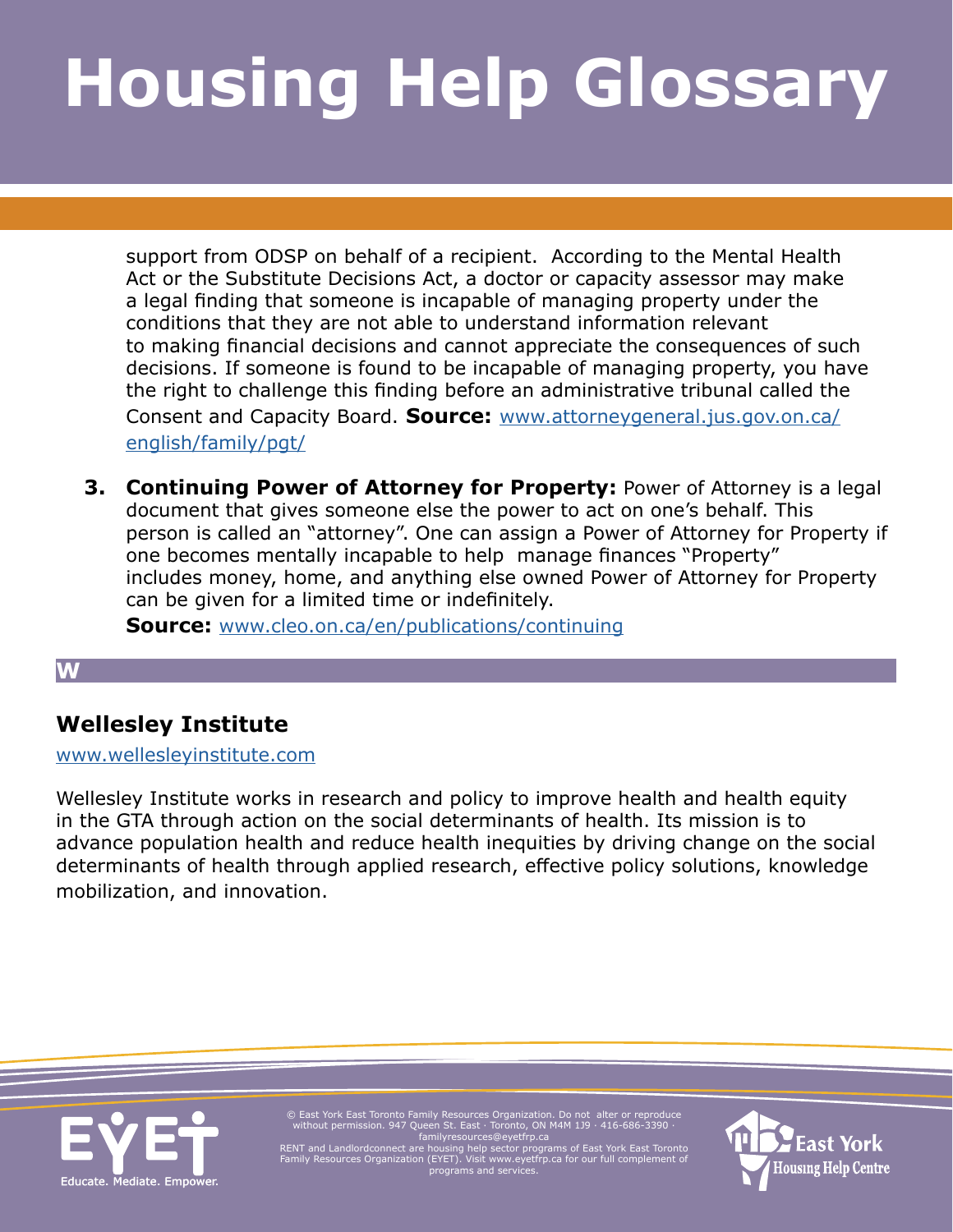### <span id="page-39-0"></span>**WRAP**

[www.gersteincentre.org/wrap.html](http://www.gersteincentre.org/wrap.html)

Wellness Recovery Action Program is about living in new and different ways that promote growth, recovery, and wellness. It's an opportunity for participants to focus on hope, personal responsibility, education, self-advocacy, and building support. In a group setting, people develop a list of wellness tools that can be used to plan how they will keep themselves feeling well in day-to-day life, employment, volunteering, or education and training opportunities.

### **WSIB**

#### [www.wsib.on.ca](http://www.wsib.on.ca)

The Workplace Safety and Insurance Board administers Ontario's no-fault workplace

#### **V**

insurance for employers and their workers. As part of this system, we provide disability benefits, monitor the quality of health care, and assist in early, safe return to work for workers injured on the job or who contract an occupational disease. We are entirely funded by employer premiums.

### **VAW**

Violence Against Women (VAW) is the broader term for the experiences of—and subsequent consequences of experiencing—assault and/or violent acts committed against women. . This can include, but is not limited to: physical violence, sexual assault, emotional abuse, spiritual abuse, etc.. These forms of violence can sometimes result in post-traumatic stress disorder, mental health struggles, involvement with child welfare agencies, legal costs, financial costs, and social isolation.

• **Assaulted Women's Helpline:** 416.863.0511 or 1.866.863.0511